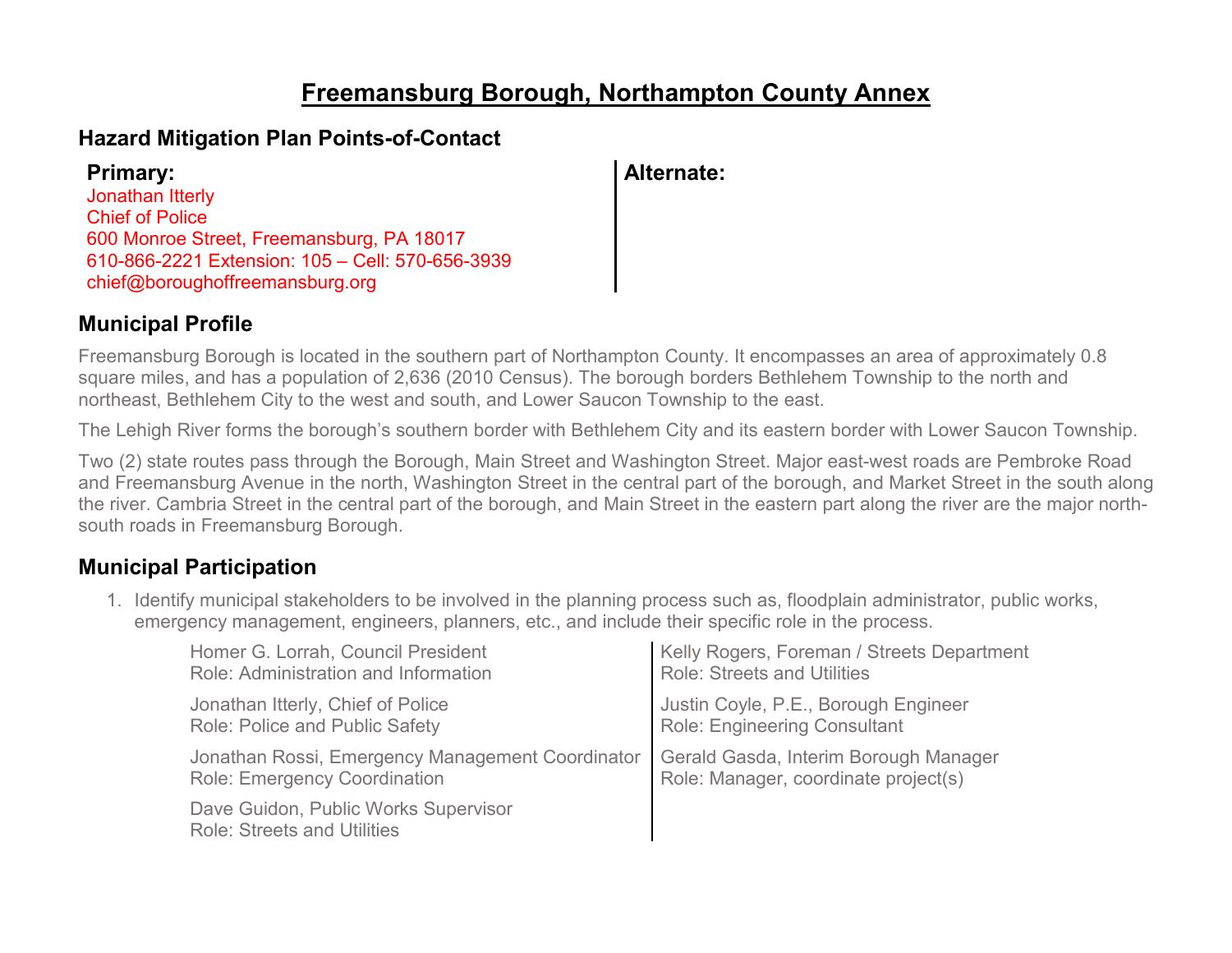#### **Municipal Participation –** *continued*

2. Identify community stakeholders such as; neighborhood groups, religious groups, major employers / businesses, etc., that will be informed and / or involved in the planning process and describe how they will be involved.

The Borough will attempt to connect with Community Groups, such as the Old Freemansburg Association and one or more of the Homeowners Associations located in the Borough to seek their input and suggestions. Contact will be made with church officers.

3. Describe how the public **will be engaged** in the current planning process examples, newsletters, social media, etc., **and how they were engaged** since the 2013 Hazard Mitigation Plan.

Contact with public groups or individuals will be solicited via newsletter, Facebook or other social media formats. Do not have current information on religious groups but will gather for future contact and discussion.

#### **Compliance with the National Flood Insurance Program (NFIP)**

| <b>Topic</b>                                                                                                                                      | Identify source of information, if<br>different from the one listed.  | <b>Additional Comments</b>                                                                                                  |
|---------------------------------------------------------------------------------------------------------------------------------------------------|-----------------------------------------------------------------------|-----------------------------------------------------------------------------------------------------------------------------|
| <b>1. Staff Resources</b>                                                                                                                         |                                                                       |                                                                                                                             |
| Is the Community Floodplain Administrator (FPA) or NFIP Coordinator certified?                                                                    | <b>Community FPA</b>                                                  | <b>Outsourced Carroll Engineering</b>                                                                                       |
| Is floodplain management an auxiliary function?                                                                                                   | <b>Community FPA</b>                                                  | <b>Auxiliary Function</b>                                                                                                   |
| Provide an explanation of NFIP administration services (e.g., permit review,<br>GGIS, education or outreach, inspections, engineering capability) | <b>Community FPA</b>                                                  | Development in the flood plain area<br>would be sent to Borough Engineer,<br>Carroll Engineering for appropriate<br>review. |
| What are the barriers to running an effective NFIP program in the community, if<br>any?                                                           | <b>Community FPA</b>                                                  | Administrative organization and cost<br>of administering the program.                                                       |
| 2. Compliance History                                                                                                                             |                                                                       |                                                                                                                             |
| Is the community in good standing with the NFIP?                                                                                                  | State NFIP Coordinator, FEMA NFIP<br>Specialist, or community records | Yes                                                                                                                         |
| Are there any outstanding compliance issues (i.e., current violations)?                                                                           |                                                                       | None that are noted.                                                                                                        |
| When was the most recent Community Assistance Visits (CAV) or Community<br>Assistance Contact (CAC)?                                              |                                                                       | Unknown                                                                                                                     |
| Is a CAV or CAC scheduled or needed?                                                                                                              |                                                                       | Unknown                                                                                                                     |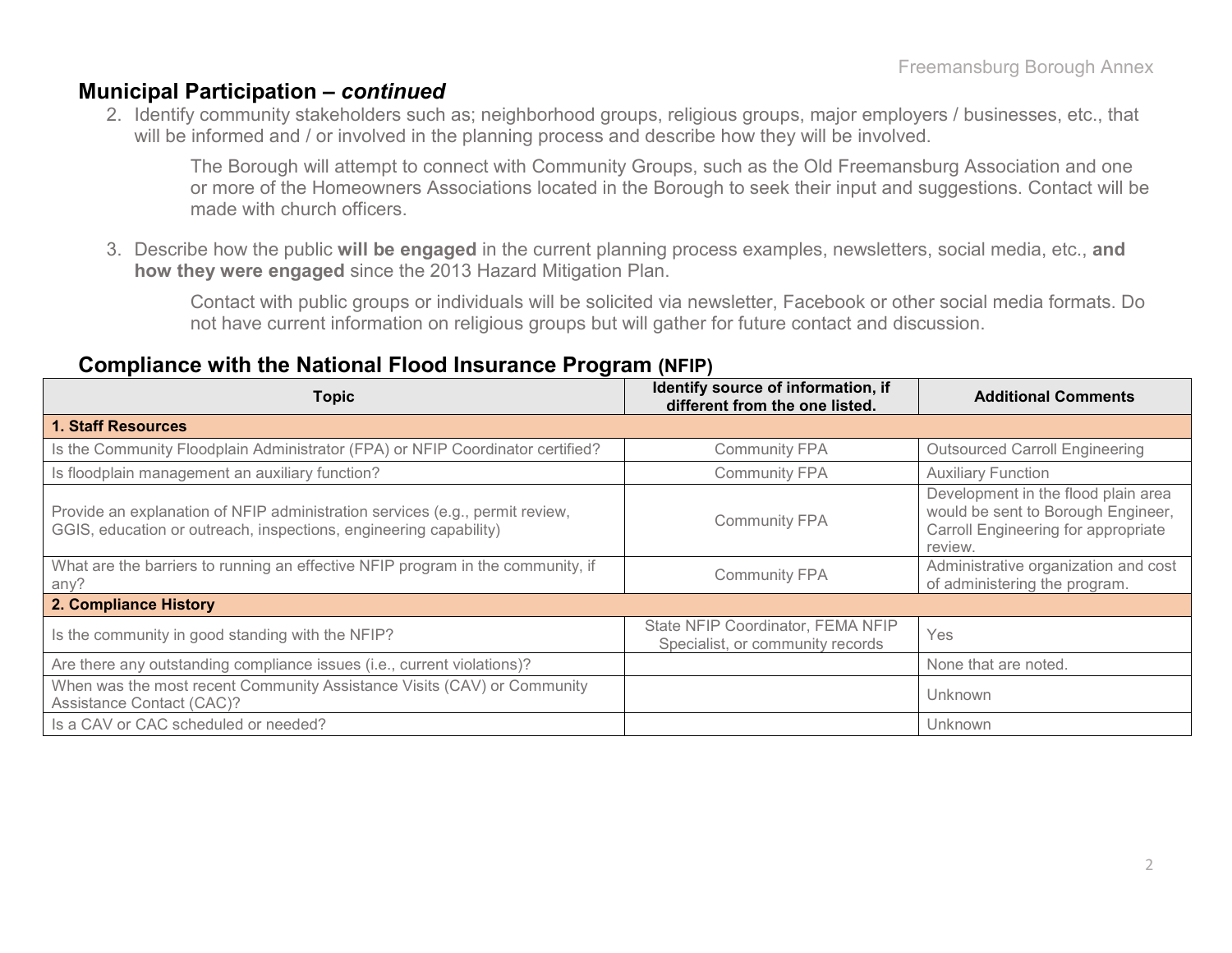# **Compliance with the National Flood Insurance Program (NFIP) –** *continued*

| <b>Topic</b>                                                                                                                                     | Identify source of information, if<br>different from the one listed.     | <b>Additional Comments</b>                                                                                                                                                                                            |
|--------------------------------------------------------------------------------------------------------------------------------------------------|--------------------------------------------------------------------------|-----------------------------------------------------------------------------------------------------------------------------------------------------------------------------------------------------------------------|
| 3. Regulation                                                                                                                                    |                                                                          |                                                                                                                                                                                                                       |
| When did the community enter the NFIP?                                                                                                           | <b>NFIP Community Status Book</b>                                        | 2001 most recent revision 2014                                                                                                                                                                                        |
| Are the Flood Insurance Rate Maps (FIRMs) digital or paper? How are residents<br>assisted with mapping?                                          | <b>Community FPA</b>                                                     | Paper                                                                                                                                                                                                                 |
| Do floodplain regulations meet or exceed FEMA or State minimum requirements?<br>If so, in what ways?                                             | <b>Community FPA</b>                                                     | Plan meets minimum standards.                                                                                                                                                                                         |
| Describe the permitting process                                                                                                                  | Community FPA, State, FEMA NFIP                                          | Plan review through submission to<br>Borough and reviewed for<br>compliance with NFIP by Borough<br>Engineer.                                                                                                         |
| <b>4. Insurance Summary</b>                                                                                                                      |                                                                          |                                                                                                                                                                                                                       |
| How many NFIP policies are in the community?<br>What is the total premium and coverage?                                                          | State NFIP Coordinator or<br><b>FEMA NFIP Specialist</b>                 | 35 policies in community                                                                                                                                                                                              |
| How many claims have been paid in the community? What is the total amount of<br>paid claims? How many substantial damage claims have there been? | FEMA NFIP or Insurance Specialist                                        | Unknown                                                                                                                                                                                                               |
| How many structures are exposed to flood risk within the community?                                                                              | <b>Community FPA or GIS Analyst</b>                                      | Approximately 76 structures                                                                                                                                                                                           |
| Describe any areas of flood risk with limited NFIP policy coverage                                                                               | Community FPA or FEMA Insurance<br>Specialist                            | To the extent that there are 76<br>structures in the flood risk area of the<br>Borough and only 35 known policies,<br>the balance of properties would be of<br>significant financial risk in the event<br>of a flood. |
| 5. Community Rating System (CRS)                                                                                                                 |                                                                          |                                                                                                                                                                                                                       |
| Does the community participate in CRS?                                                                                                           | Community FPA, State, or FEMA NFIP                                       |                                                                                                                                                                                                                       |
| If so, what is the community's CRS Class Ranking?                                                                                                | Flood Insurance Manual<br>(http://www.fema.gov/floodinsurancemanual.gov) |                                                                                                                                                                                                                       |
| What categories and activities provide CRS points and how can the Class be<br>improved?                                                          |                                                                          |                                                                                                                                                                                                                       |
| Does the plan include CRS planning requirements?                                                                                                 | Community FPA, FEMA CRS<br>Coordinator, or ISO representative            |                                                                                                                                                                                                                       |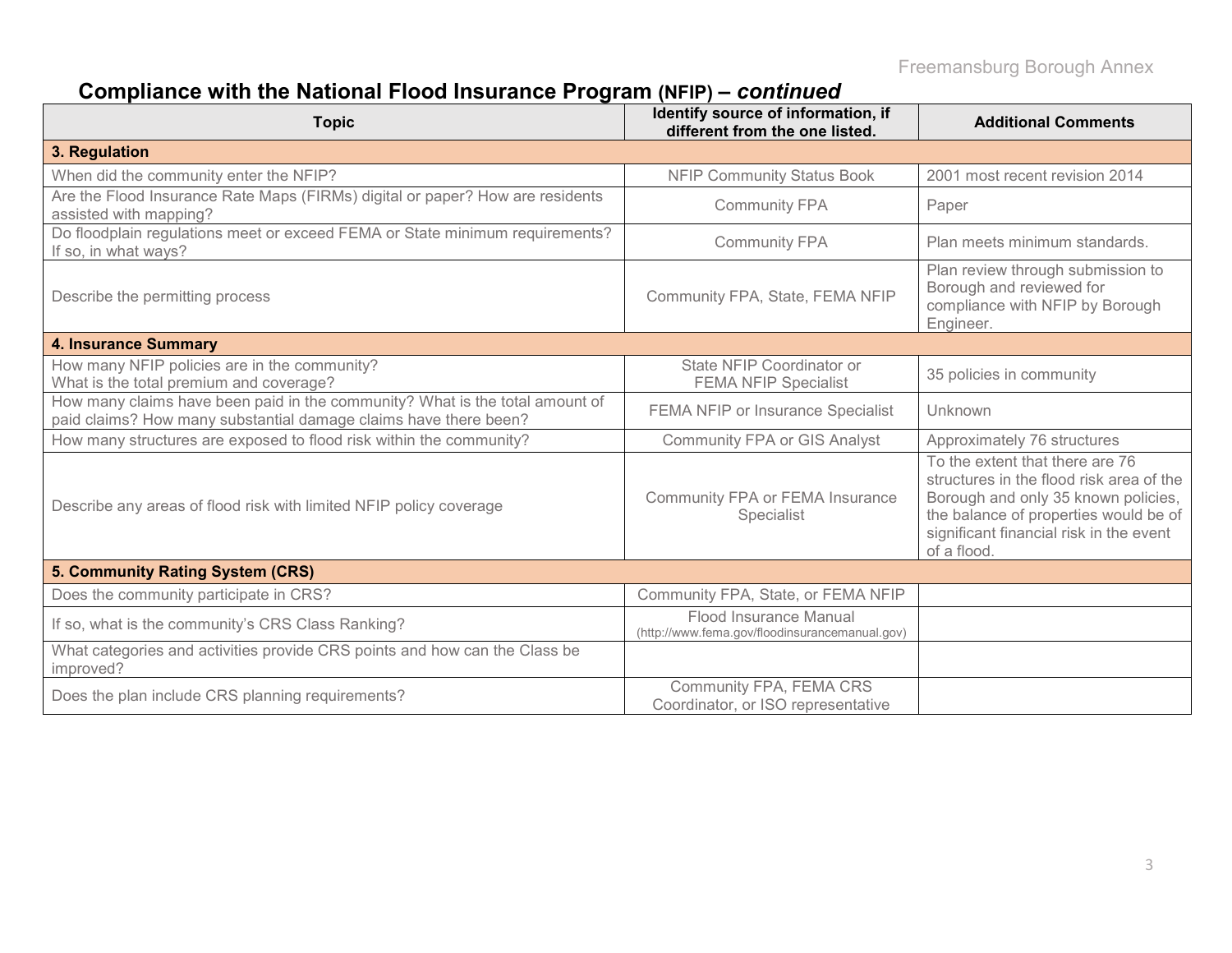#### **Community Assets**

Community assets are defined to include anything that is important to the character as well as the function of a community, and can be described in four categories, they are; people, economy, natural environment and built environment. Please identify the community assets and location under each category.

#### **1. People**

 Concentrations of vulnerable populations such as the elderly, physically or mentally disabled, non-English speaking, and the medically or chemically dependent.

There are three group homes in the Community, which may require special assistance in the event of an emergency. They are all located outside of the designated flood zone. Additionally, there is a facility, which assists chemically dependent individuals in the Borough located in or near the flood zone.

 Types of visiting populations where large numbers of people are concentrated such as visitors for special events and students.

Special events with large gathering of people have occurred in Borough Parks, the FBTAA Baseball Field complex, along the Canal Towpath and at the historic structures along the Canal sometimes in conjunction with the D&L Trail and special events, such as marathon-type races along the Towpath.

#### **2. Economy**

Major employers, primary economic sectors such as agriculture and commercial centers where losses would have a severe impact on the community.

While the Borough has a number of small businesses located within its jurisdiction, none of those businesses could be classified as a major employer.

#### **3. Natural Environment**

Those areas / features that can provide protective functions that reduce the magnitude of hazard events such as, wetlands or riparian areas, and other environmental features important to protect.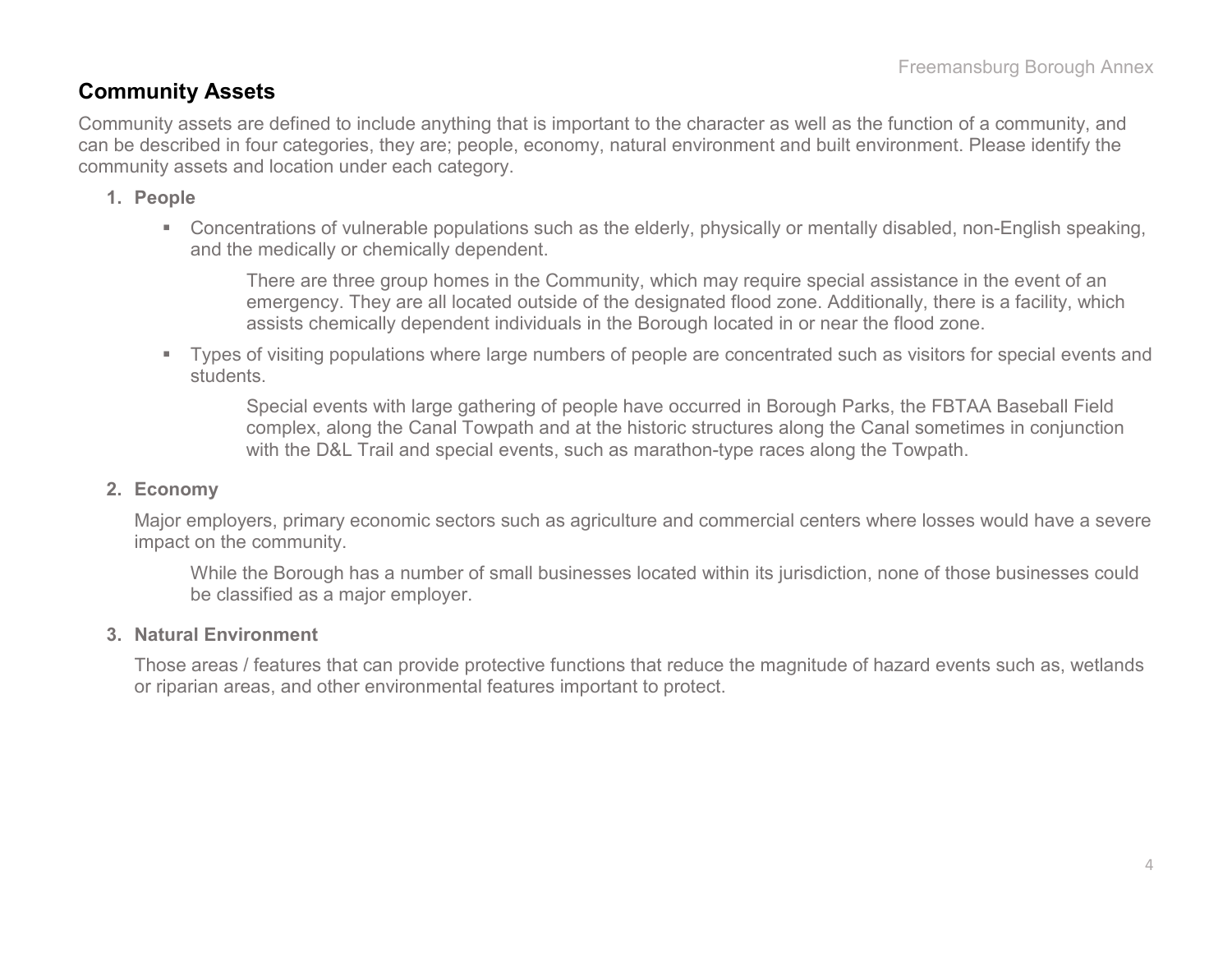#### **Community Assets –** *continued*

- **4. Built Environment**
	- Existing structures such as, concentrations of buildings that may be more vulnerable to hazards based on location, age, construction type and / or condition of use.

The majority of structures along both sides of Main Street are dated (possibly historic) buildings in very dense clusters. These older buildings may be more vulnerable to hazards due to their age and in some cases, poor maintenance. Additionally, the fact that some of them have sustained flood damage in the past may increase their vulnerability to damage.

Infrastructure systems such as water and wastewater facilities, power utilities, transportation systems, communication systems, energy pipelines and storage.

None

 High potential loss facilities such as, dams, locations that house hazardous materials, military and / or civilian defense installations.

The Borough may have some hazardous materials issues with fuel storage, either above or below ground for the numerous residential properties, several auto repair facilities and a municipal public works garage located in the area adjacent to the Canal and river.

Additionally, there is the potential for hazardous material to be carried by floodwaters from upstream locations to the Borough in the event that a disaster breaches their storage locations. There are no military or defense installations in the Borough.

 Critical facilities such as, hospitals, medical facilities, police and fires stations, emergency operations centers, shelters, schools and airports / heliports.

There are no hospitals in the borough. The Borough Municipal Complex, which also houses the Volunteer Fire Department, serves as the emergency operations center and shelter as needed. An elementary school is adjacent to the Municipal Complex also could be utilized as a shelter location.

Cultural / historical resources such as, museums, parks, stadiums, etc.

The Borough is home to one major municipal park, several smaller "pocket parks" and a little league type baseball complex.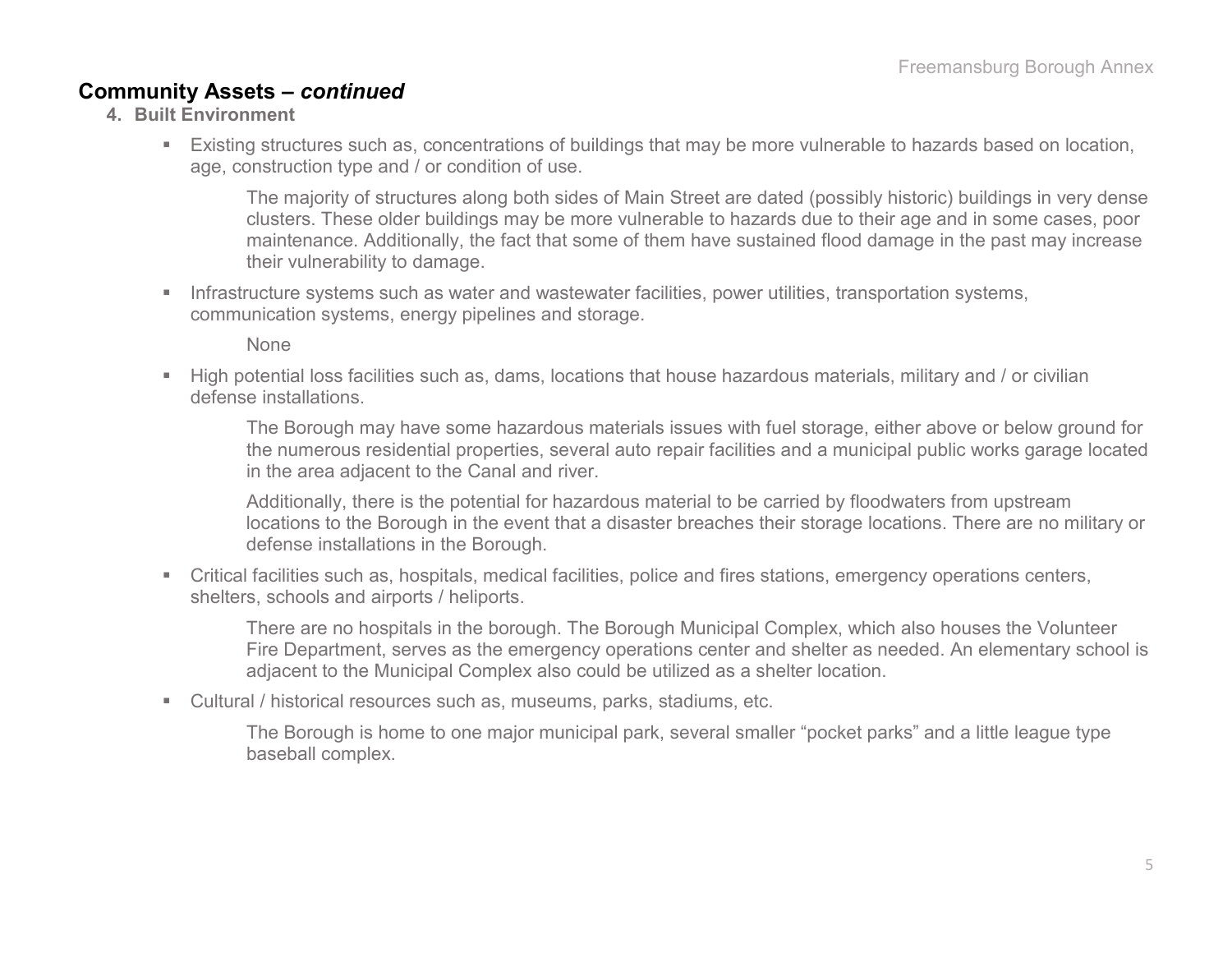# **Capability Assessment**

|              |                                                                  | <b>Status</b> |                                                              |                      |                                                     | <b>Effect on</b><br><b>Hazard Loss</b>                 |                                                               | Has the 2013                                                                                     | How can                                                                    |                                      |
|--------------|------------------------------------------------------------------|---------------|--------------------------------------------------------------|----------------------|-----------------------------------------------------|--------------------------------------------------------|---------------------------------------------------------------|--------------------------------------------------------------------------------------------------|----------------------------------------------------------------------------|--------------------------------------|
| Capability   | <b>Regulatory</b><br>$\checkmark$ Tools<br>$\checkmark$ Programs | Place<br>르    | <b>Date</b><br><b>Adopted</b><br><b>or</b><br><b>Updated</b> | Development<br>Under | Department /<br><b>Agency</b><br><b>Responsible</b> | <b>Reduction:</b><br>-Supports<br>-Neutral<br>-Hinders | <b>Change since</b><br>2013 Plan?<br>+ Positive<br>- Negative | Plan been<br>integrated<br>into the<br><b>Regulatory</b><br><b>Tool/Program</b><br>? If so, how? | these<br>capabilities<br>be expanded<br>and improved<br>to reduce<br>risk? | <b>Additional</b><br><b>Comments</b> |
|              | Comprehensive Plan                                               |               |                                                              |                      |                                                     |                                                        |                                                               |                                                                                                  |                                                                            |                                      |
|              | Capital Improvement Plan                                         |               |                                                              |                      |                                                     |                                                        |                                                               |                                                                                                  |                                                                            |                                      |
|              | Economic Development Plan                                        |               |                                                              |                      |                                                     |                                                        |                                                               |                                                                                                  |                                                                            |                                      |
|              | Continuity of Operations Plan                                    |               |                                                              |                      |                                                     |                                                        |                                                               |                                                                                                  |                                                                            |                                      |
|              | Stormwater Management Plan /<br>Ordinance                        | $\times$      |                                                              |                      |                                                     |                                                        |                                                               |                                                                                                  |                                                                            |                                      |
|              | Open Space Management Plan<br>(or Parks/Rec., Greenways Plan)    | $\times$      |                                                              |                      |                                                     |                                                        |                                                               |                                                                                                  |                                                                            |                                      |
|              | <b>Natural Resource Protection Plan</b>                          |               |                                                              |                      |                                                     |                                                        |                                                               |                                                                                                  |                                                                            |                                      |
|              | <b>Transportation Plan</b>                                       |               |                                                              |                      |                                                     |                                                        |                                                               |                                                                                                  |                                                                            |                                      |
| & Regulatory | <b>Historic Preservation Plan</b>                                |               |                                                              |                      |                                                     |                                                        |                                                               |                                                                                                  |                                                                            |                                      |
|              | Floodplain Management Plan                                       |               |                                                              |                      |                                                     |                                                        |                                                               |                                                                                                  |                                                                            |                                      |
|              | <b>Farmland Preservation</b>                                     |               |                                                              |                      |                                                     |                                                        |                                                               |                                                                                                  |                                                                            |                                      |
|              | <b>Evacuation Plan</b>                                           |               |                                                              |                      |                                                     |                                                        |                                                               |                                                                                                  |                                                                            |                                      |
| Planning     | Disaster Recovery Plan                                           |               |                                                              |                      |                                                     |                                                        |                                                               |                                                                                                  |                                                                            |                                      |
| $\div$       | <b>Hazard Mitigation Plan</b>                                    | $\times$      | 11/2018                                                      |                      |                                                     |                                                        |                                                               | N/A                                                                                              |                                                                            |                                      |
|              | <b>Emergency Operations Plan</b>                                 | $\times$      | 6/2020                                                       |                      |                                                     |                                                        |                                                               |                                                                                                  |                                                                            |                                      |
|              | <b>Zoning Regulations</b>                                        | $\times$      |                                                              |                      |                                                     |                                                        |                                                               |                                                                                                  |                                                                            |                                      |
|              | <b>Floodplain Regulations</b>                                    | $\times$      |                                                              |                      |                                                     |                                                        |                                                               |                                                                                                  |                                                                            |                                      |
|              | <b>NFIP Participation</b>                                        | $\times$      |                                                              |                      |                                                     |                                                        |                                                               |                                                                                                  |                                                                            |                                      |
|              | <b>Building Code</b>                                             | $\times$      |                                                              |                      |                                                     |                                                        |                                                               |                                                                                                  |                                                                            |                                      |
|              | Fire Code                                                        | $\times$      |                                                              |                      |                                                     |                                                        |                                                               |                                                                                                  |                                                                            |                                      |
|              | Other                                                            |               |                                                              |                      |                                                     |                                                        |                                                               |                                                                                                  |                                                                            |                                      |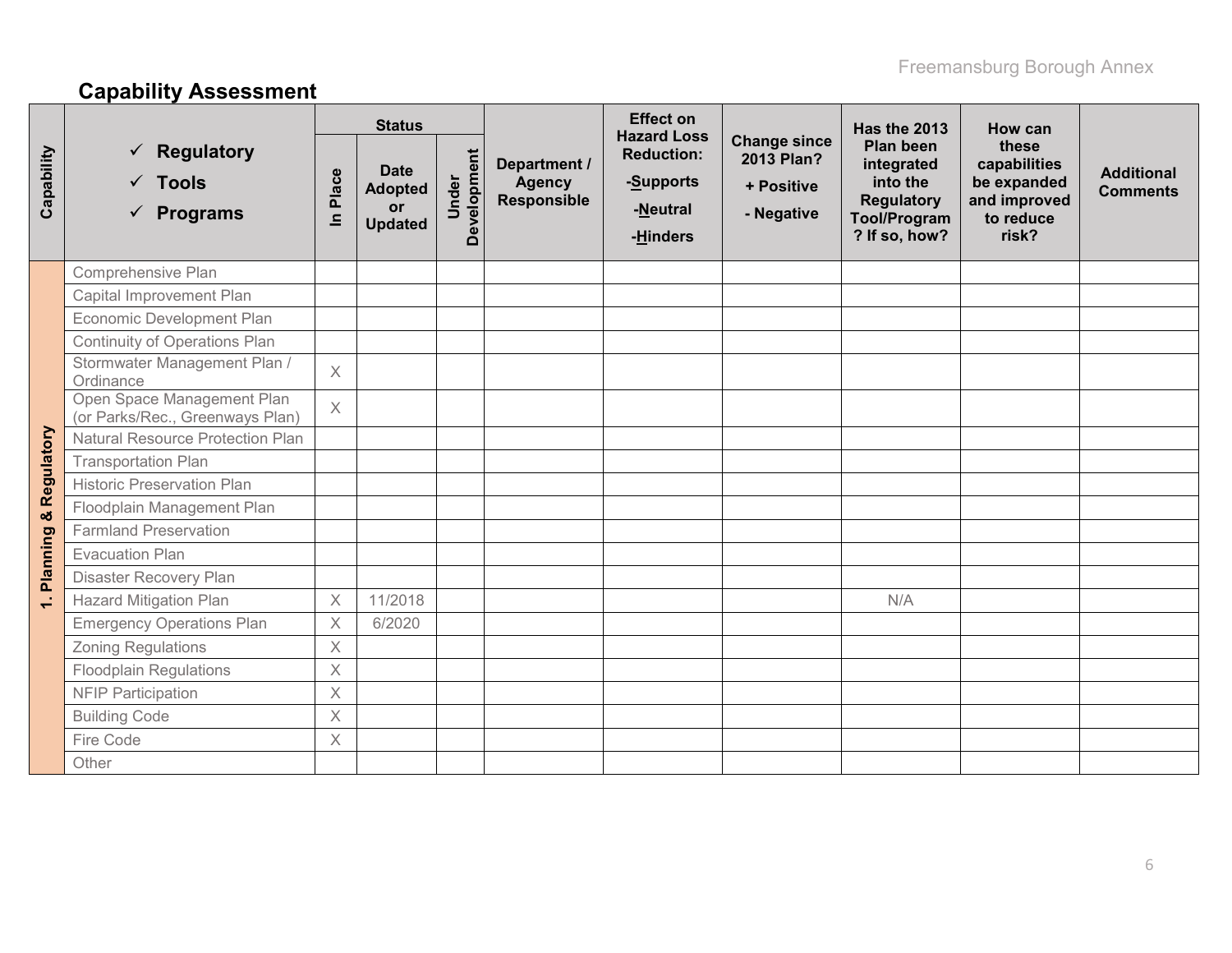# **Capability Assessment –** *continued*

| apability<br>ပ          | $\checkmark$ Staff<br><b>Personnel</b><br>$\checkmark$<br><b>Resources</b><br>$\checkmark$                                       | <b>Yes</b> | <b>No</b> | Department /<br><b>Agency</b> | <b>Change since</b><br>2013 Plan?<br>+ Positive<br>- Negative | How can these<br>capabilities be<br>expanded and<br>improved to<br>reduce risk? | <b>Additional</b><br><b>Comments</b> |
|-------------------------|----------------------------------------------------------------------------------------------------------------------------------|------------|-----------|-------------------------------|---------------------------------------------------------------|---------------------------------------------------------------------------------|--------------------------------------|
|                         | Planners (with land use / land development knowledge)                                                                            | X          |           |                               |                                                               |                                                                                 |                                      |
|                         | Planners or engineers (with natural and / or human-caused hazards<br>knowledge)                                                  | $\times$   |           |                               |                                                               |                                                                                 |                                      |
| Technology              | Engineers or professionals trained in building and / or infrastructure<br>construction practices (including building inspectors) | $\times$   |           |                               |                                                               |                                                                                 |                                      |
| ఱ                       | <b>Emergency Manager</b>                                                                                                         | Χ          |           |                               |                                                               |                                                                                 |                                      |
|                         | Floodplain administrator / manager                                                                                               | X          |           |                               |                                                               |                                                                                 |                                      |
|                         | Land surveyors                                                                                                                   |            |           |                               |                                                               |                                                                                 |                                      |
|                         | Staff familiar with the hazards of the community                                                                                 |            |           |                               |                                                               |                                                                                 |                                      |
| Administrative          | Personnel skilled in Geographical Information Systems (GIS) and /<br>or FEMA's HAZUS program                                     |            | X         |                               |                                                               |                                                                                 |                                      |
| $\overline{\mathbf{N}}$ | Grant writers or fiscal staff to handle large / complex grants                                                                   | $\times$   |           |                               |                                                               |                                                                                 |                                      |
|                         | Other                                                                                                                            |            |           |                               |                                                               |                                                                                 |                                      |

| Capability |                                                         | <b>Yes</b> | <b>No</b> | Department /<br><b>Agency</b> | <b>Change since</b><br>2013 Plan?<br>+ Positive<br>- Negative | How can these<br>capabilities be<br>expanded and<br>improved to<br>reduce risk? | <b>Additional</b><br><b>Comments</b> |
|------------|---------------------------------------------------------|------------|-----------|-------------------------------|---------------------------------------------------------------|---------------------------------------------------------------------------------|--------------------------------------|
|            | Capital improvement programming                         |            |           |                               |                                                               |                                                                                 |                                      |
| 89         | <b>Community Development Block Grants (CDBG)</b>        | $\times$   |           |                               |                                                               |                                                                                 |                                      |
|            | Special purposes taxes                                  |            |           |                               |                                                               |                                                                                 |                                      |
| esourc     | Gas / Electricity utility fees                          |            |           |                               |                                                               |                                                                                 |                                      |
| œ          | Water / Sewer fees                                      |            |           |                               |                                                               |                                                                                 |                                      |
| Financial  | Stormwater utility fees                                 |            |           |                               |                                                               |                                                                                 |                                      |
|            | Development impact fees                                 |            |           |                               |                                                               |                                                                                 |                                      |
|            | General obligation, revenue, and / or special tax bonds |            |           |                               |                                                               |                                                                                 |                                      |
| ო          | Partnering arrangements or intergovernmental agreements |            |           |                               |                                                               |                                                                                 |                                      |
|            | Other                                                   |            |           |                               |                                                               |                                                                                 |                                      |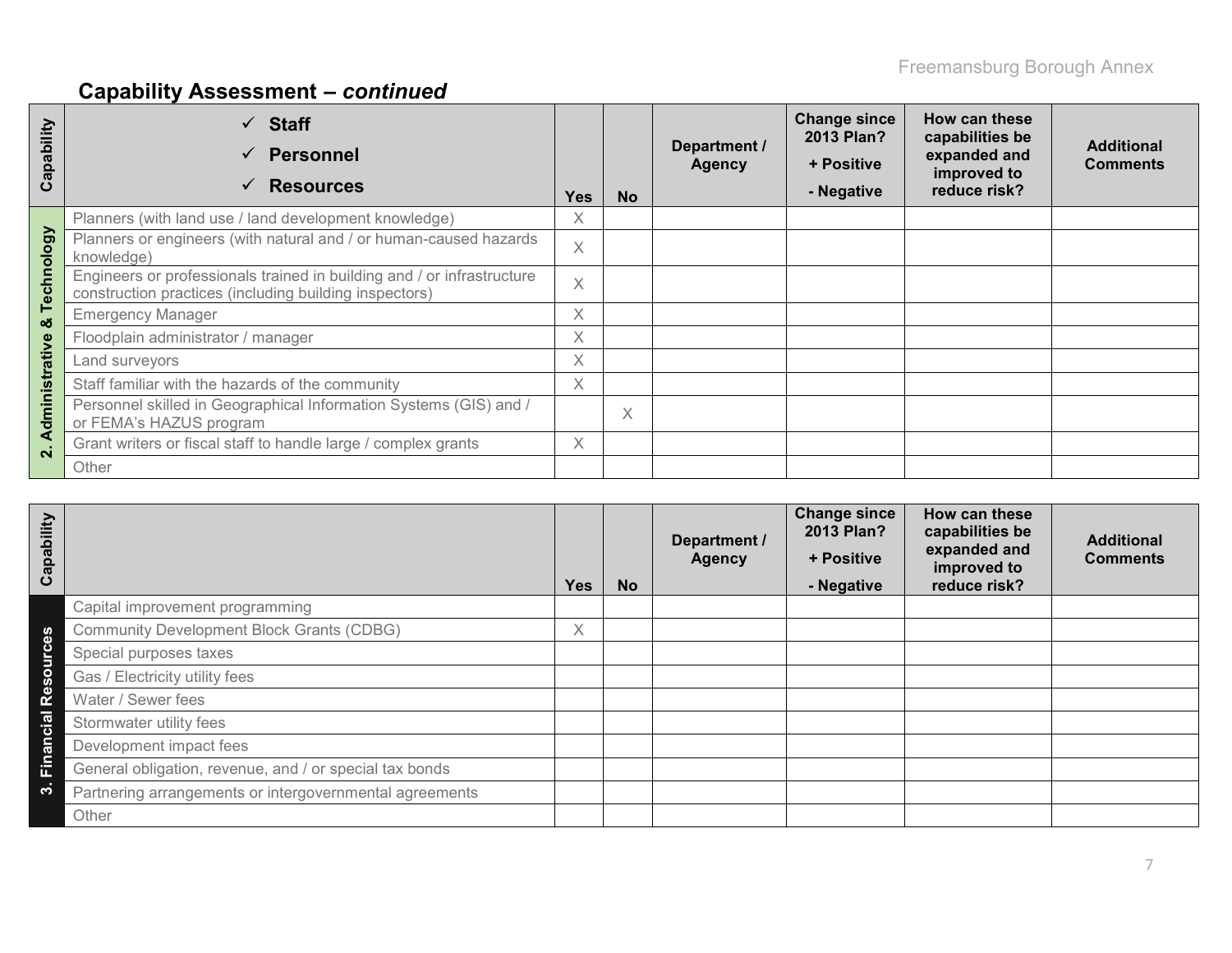# **Capability Assessment –** *continued*

| Capability           | Program<br>Organization                                                                                                                                           | <b>Yes</b> | <b>No</b> | Department /<br><b>Agency</b> | <b>Change since</b><br>2013 Plan?<br>+ Positive<br>- Negative | How can these<br>capabilities be<br>expanded and<br>improved to<br>reduce risk? | <b>Additional</b><br><b>Comments</b> |
|----------------------|-------------------------------------------------------------------------------------------------------------------------------------------------------------------|------------|-----------|-------------------------------|---------------------------------------------------------------|---------------------------------------------------------------------------------|--------------------------------------|
|                      | <b>Firewise Communities Certification</b>                                                                                                                         |            | X         |                               |                                                               |                                                                                 |                                      |
|                      | <b>StormReady Certification</b>                                                                                                                                   |            | X         |                               |                                                               |                                                                                 |                                      |
|                      | Natural disaster or safety-related school programs                                                                                                                |            | X         |                               |                                                               |                                                                                 |                                      |
| <b>Outreach</b><br>ೲ | Ongoing public education or information programs such as,<br>responsible water use, fire safety, household preparedness, and<br>environmental education.          |            | Χ         |                               |                                                               |                                                                                 |                                      |
| ducation             | Public-private partnership initiatives addressing disaster related<br>issues.                                                                                     |            | X         |                               |                                                               |                                                                                 |                                      |
| ш                    | Local citizen groups or non-profit organizations focused on<br>environmental protection, emergency preparedness, access and<br>functional needs populations, etc. |            | Χ         |                               |                                                               |                                                                                 |                                      |
|                      | Other                                                                                                                                                             |            |           |                               |                                                               |                                                                                 |                                      |

| apability   |                                | <b>Degree of Capability</b> |         |                 | Change since the 2013 Hazard<br><b>Mitigation Plan?</b> | <b>Additional Comments</b>                                                                                                                                      |  |
|-------------|--------------------------------|-----------------------------|---------|-----------------|---------------------------------------------------------|-----------------------------------------------------------------------------------------------------------------------------------------------------------------|--|
| $\mathbf c$ |                                |                             | Limited | <b>Moderate</b> | High                                                    | If so, how?                                                                                                                                                     |  |
| E           | <b>Planning and Regulatory</b> |                             | X       |                 |                                                         | Hazard mitigation, emergency<br>operations plan, Floodplain<br>regulations. Zoning and subdivision<br>regulations and stormwater<br>management plans in effect. |  |
|             | Administrative and Technical   |                             | X       |                 |                                                         | Consultants at unknown cost would<br>likely do most work.                                                                                                       |  |
| Self        | Financial                      | X                           |         |                 |                                                         | Borough resources limited would rely<br>on grants or assistance from Feds for<br>funding projects.                                                              |  |
| ທ່          | <b>Education and Outreach</b>  |                             | X       |                 |                                                         | Social media allows communication<br>with citizens at reasonable cost and<br>less staff time.                                                                   |  |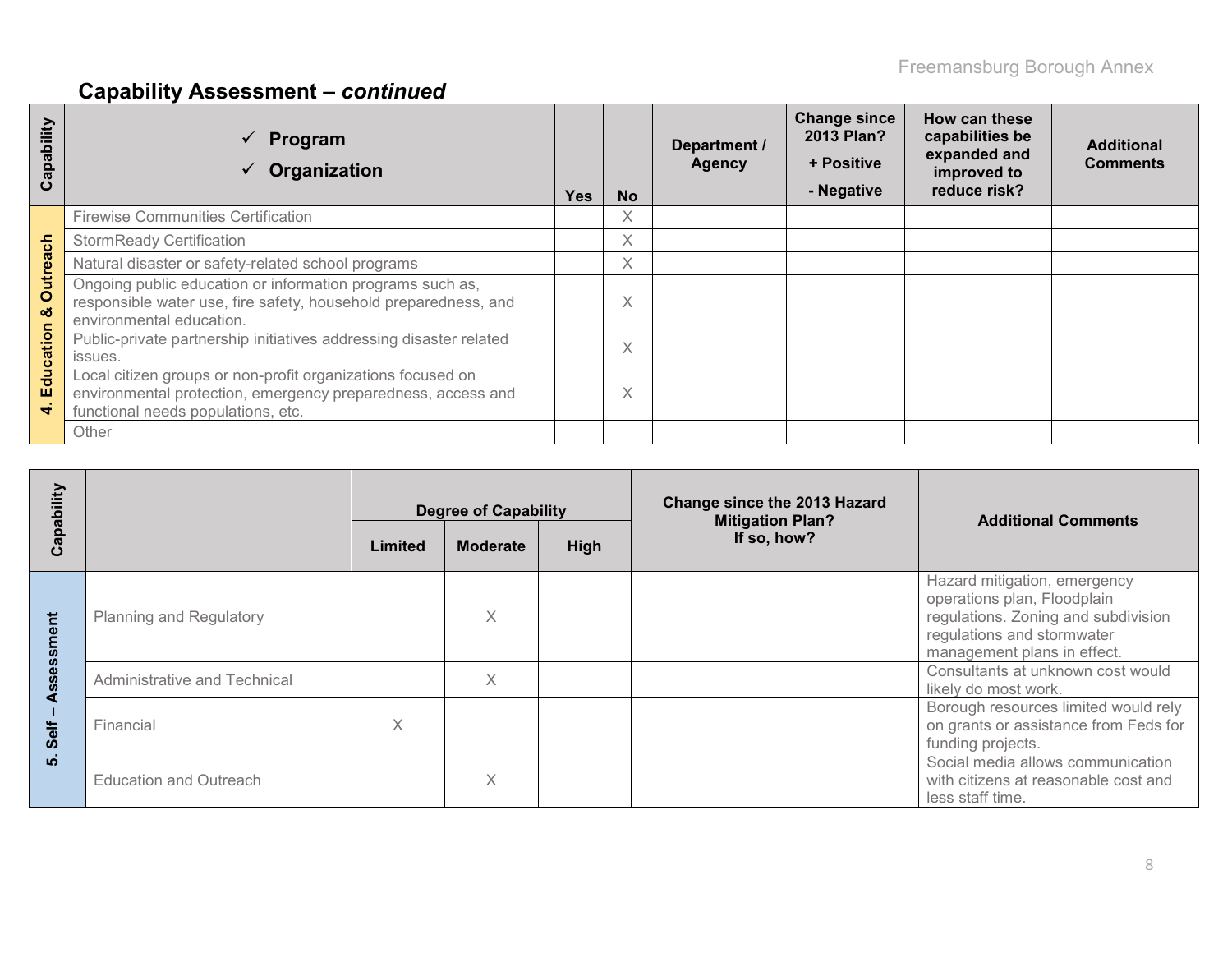### **Known or Anticipated Future Development / Redevelopment**

| Development /<br><b>Property Name</b> | Type of Development | <b>Number of Structures</b> | <b>Location</b> | <b>Known Hazard Zone</b> | <b>Description / Status</b> |
|---------------------------------------|---------------------|-----------------------------|-----------------|--------------------------|-----------------------------|
| None                                  |                     |                             |                 |                          |                             |

### **Natural & Non-Natural Event History Specific to Freemansburg Borough**

| Type of Event and Date(s)                             | <b>FEMA Disaster #</b><br>(if applicable) | Local Damage(s) or Loss(es)                                                |  |  |  |  |  |
|-------------------------------------------------------|-------------------------------------------|----------------------------------------------------------------------------|--|--|--|--|--|
| DR-4506-PA<br>Pennsylvania COVID-19 Pandemic - 1/2020 |                                           | Emergency Protective measures to combat COVID-19 Pandemic.                 |  |  |  |  |  |
| Remnants of Hurricane Ida                             | <b>DR-4618-PA</b>                         | Assistance to eligible individuals and families affected by this disaster. |  |  |  |  |  |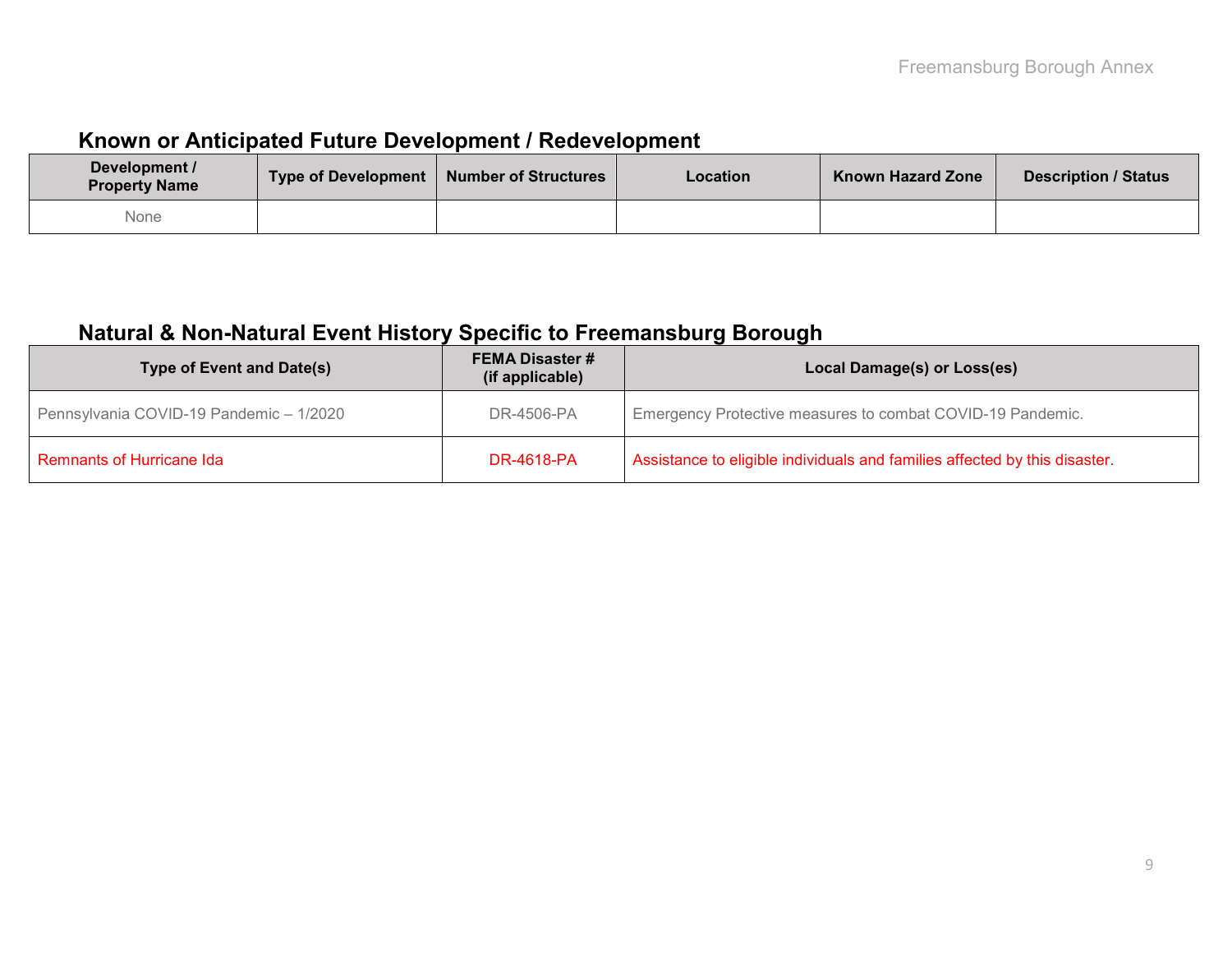# **2013 Municipal Action Plan Status**

|                |                                                                                                                                                                                                                                                                                                                                                                                                                                                                                                                  |                                      |                          | <b>Status</b> |           |              |                                                                                                                                       |
|----------------|------------------------------------------------------------------------------------------------------------------------------------------------------------------------------------------------------------------------------------------------------------------------------------------------------------------------------------------------------------------------------------------------------------------------------------------------------------------------------------------------------------------|--------------------------------------|--------------------------|---------------|-----------|--------------|---------------------------------------------------------------------------------------------------------------------------------------|
|                | <b>Existing Mitigation Action</b><br>(from 2013 Hazard Mitigation Plan)                                                                                                                                                                                                                                                                                                                                                                                                                                          | ress<br>No Progre<br>Unknown<br>Prog | Progress<br>$\mathbf{C}$ | Continuous    | Completed | Discontinued | <b>Additional Comments</b>                                                                                                            |
|                | Main St. - new storm sewer system.                                                                                                                                                                                                                                                                                                                                                                                                                                                                               | $\times$                             |                          |               |           |              |                                                                                                                                       |
| $\overline{2}$ | Retrofit structures located in hazard-prone areas to protect structures from future<br>damage, with repetitive loss and severe repetitive loss properties as priority.<br>Phase 1: Identify appropriate candidates for retrofitting based on cost-effectiveness<br>versus relocation.<br>Phase 2: Where retrofitting is determined to be a viable option, work with property<br>owners toward implementation of that action based on available funding from FEMA<br>and local match availability.                | X                                    |                          |               |           |              | Identification of properties for retrofitting<br>or modification would be made at the<br>time of land development or<br>modification. |
| 3              | Purchase, or relocate structures located in hazard-prone areas to protect structures<br>from future damage, with repetitive loss and severe repetitive loss properties as<br>priority.<br>Phase 1: Identify appropriate candidates for relocation based on cost- effectiveness<br>versus retrofitting.<br>Phase 2: Where relocation is determined to be a viable option, work with property<br>owners toward implementation of that action based on available funding from FEMA<br>and local match availability. | X                                    |                          |               |           |              | Long term dependent on funding.                                                                                                       |
| 4              | Maintain compliance with and good-standing in the NFIP including adoption and<br>enforcement of floodplain management requirements (e.g. regulating all new and<br>substantially improved construction in Special Hazard Flood Areas), floodplain<br>identification and mapping, and flood insurance outreach to the community.<br>Further, continue to meet and/or exceed the minimum NFIP standards and criteria<br>through the following NFIP- related continued                                              |                                      |                          | X             |           |              | Continuous process to remain up-to-<br>date. Last revision to Flood Plain<br>Regulations July 15, 2014.                               |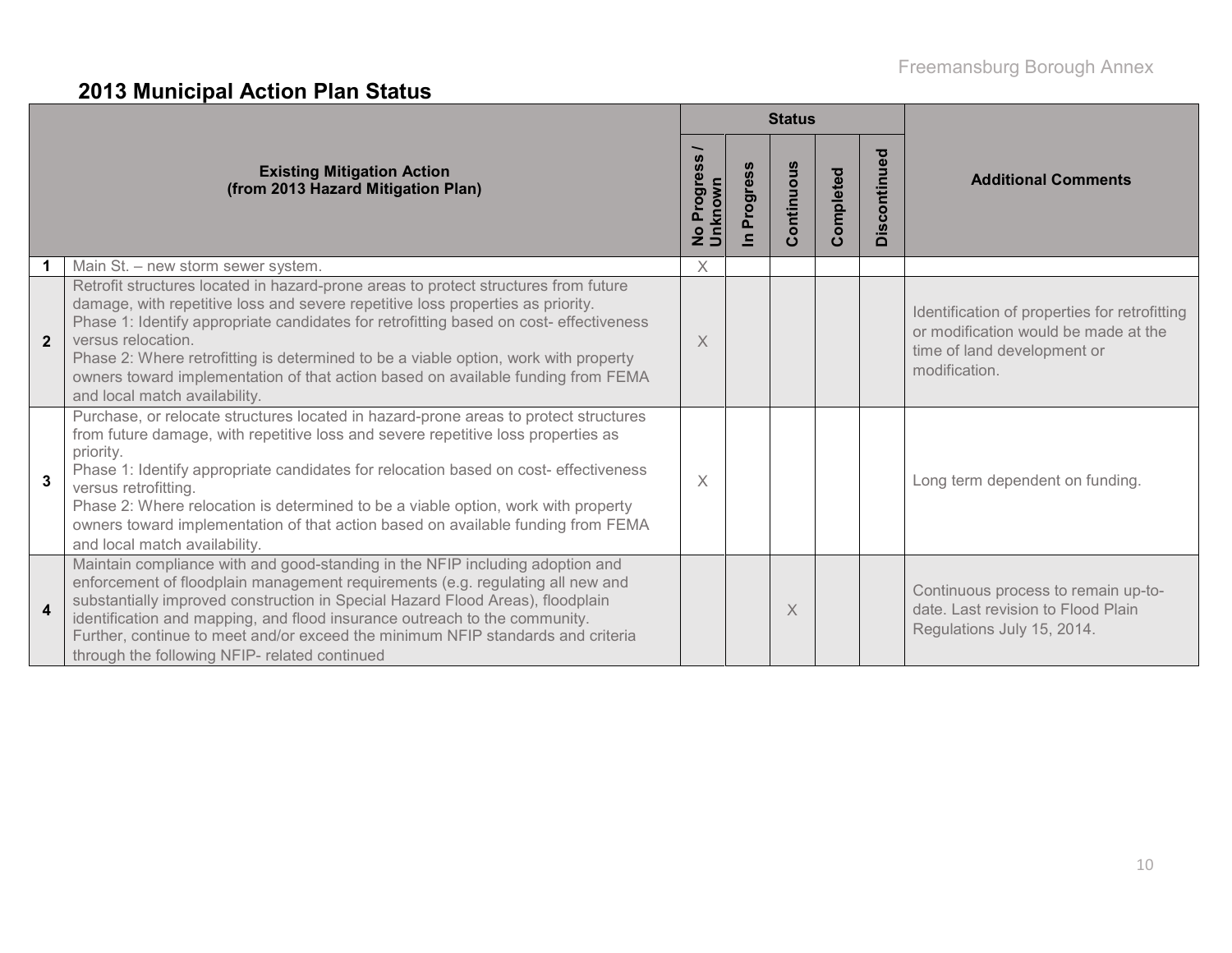# **2013 Municipal Action Plan Status –** *continued*

|                |                                                                                                                                                                                                                                                                                                                                                                                                                                                                                                                                                                                                                                                                                                                                                                                                                                                                                                                                                                                                                                            |                                         |                    | <b>Status</b> |           |              |                                                                                                                     |
|----------------|--------------------------------------------------------------------------------------------------------------------------------------------------------------------------------------------------------------------------------------------------------------------------------------------------------------------------------------------------------------------------------------------------------------------------------------------------------------------------------------------------------------------------------------------------------------------------------------------------------------------------------------------------------------------------------------------------------------------------------------------------------------------------------------------------------------------------------------------------------------------------------------------------------------------------------------------------------------------------------------------------------------------------------------------|-----------------------------------------|--------------------|---------------|-----------|--------------|---------------------------------------------------------------------------------------------------------------------|
|                | <b>Existing Mitigation Action</b><br>(from 2013 Hazard Mitigation Plan)                                                                                                                                                                                                                                                                                                                                                                                                                                                                                                                                                                                                                                                                                                                                                                                                                                                                                                                                                                    | <b>Progress</b><br>No Progre<br>Unknown | In Progress        | Continuous    | Completed | Discontinued | <b>Additional Comments</b>                                                                                          |
| $5\phantom{1}$ | Conduct and facilitate community and public education and outreach for residents and<br>businesses to include, but not be limited to, the following to promote and effect natural<br>hazard risk reduction:<br>Provide and maintain links to the HMP website, and regularly post notices on the<br>County/municipal homepage(s) referencing the HMP webpages. Prepare and<br>distribute informational letters to flood vulnerable property owners and neighborhood<br>associations, explaining the availability of mitigation grant funding to mitigate their<br>properties, and instructing them on how they can learn more and implement<br>mitigation.<br>Use email notification systems and newsletters to better educate the public on flood<br>insurance, the availability of mitigation grant funding, and personal natural hazard risk<br>reduction measures.<br>Work with neighborhood associations, civic and business groups to disseminate<br>information on flood insurance and the availability of mitigation grant funding. |                                         |                    | X             |           |              | Municipal support for educational<br>outreach. Typically occurs with new<br>development or use in flood prone area. |
| 6              | Begin the process to adopt higher regulatory standards to manage flood risk (i.e.<br>increased freeboard, cumulative substantial damage/improvements) and sinkhole risk<br>(e.g. carbonate bedrock standards).                                                                                                                                                                                                                                                                                                                                                                                                                                                                                                                                                                                                                                                                                                                                                                                                                             | $X^*$                                   |                    |               |           |              | Education of property owners on<br>prevention and property protection.<br>* - Prevention                            |
| $\overline{7}$ | Determine if a Community Assistance Visit (CAV) or Community Assistance Contact<br>(CAC) is needed, and schedule if needed.                                                                                                                                                                                                                                                                                                                                                                                                                                                                                                                                                                                                                                                                                                                                                                                                                                                                                                                | $\times$                                |                    |               |           |              |                                                                                                                     |
| 8              | Have designated NFIP Floodplain Administrator (FPA) become a Certified Floodplain<br>Manager through the ASFPM, and pursue relevant continuing education training such<br>as FEMA Benefit-Cost Analysis.                                                                                                                                                                                                                                                                                                                                                                                                                                                                                                                                                                                                                                                                                                                                                                                                                                   |                                         | X                  |               |           |              | Ongoing educational process for<br>property owners' developers.                                                     |
| 9              | Participate in the Community Rating System (CRS) to further manage flood risk and<br>reduce flood insurance premiums for NFIP policyholders. This shall start with the<br>submission to FEMA-DHS of a Letter of Intent to join CRS, followed by the completion<br>and submission of an application to the program once the community's current<br>compliance with the NFIP is established.                                                                                                                                                                                                                                                                                                                                                                                                                                                                                                                                                                                                                                                 | $\times$                                |                    |               |           |              |                                                                                                                     |
| 10             | Archive elevation certificates                                                                                                                                                                                                                                                                                                                                                                                                                                                                                                                                                                                                                                                                                                                                                                                                                                                                                                                                                                                                             |                                         | $\mathsf{X}% _{0}$ |               |           |              |                                                                                                                     |
| 11             | Continue to support the implementation, monitoring, maintenance, and updating of this<br>Plan, as defined in Section 7.0                                                                                                                                                                                                                                                                                                                                                                                                                                                                                                                                                                                                                                                                                                                                                                                                                                                                                                                   |                                         |                    | X             |           |              | Continued support for new and existing<br>uses.                                                                     |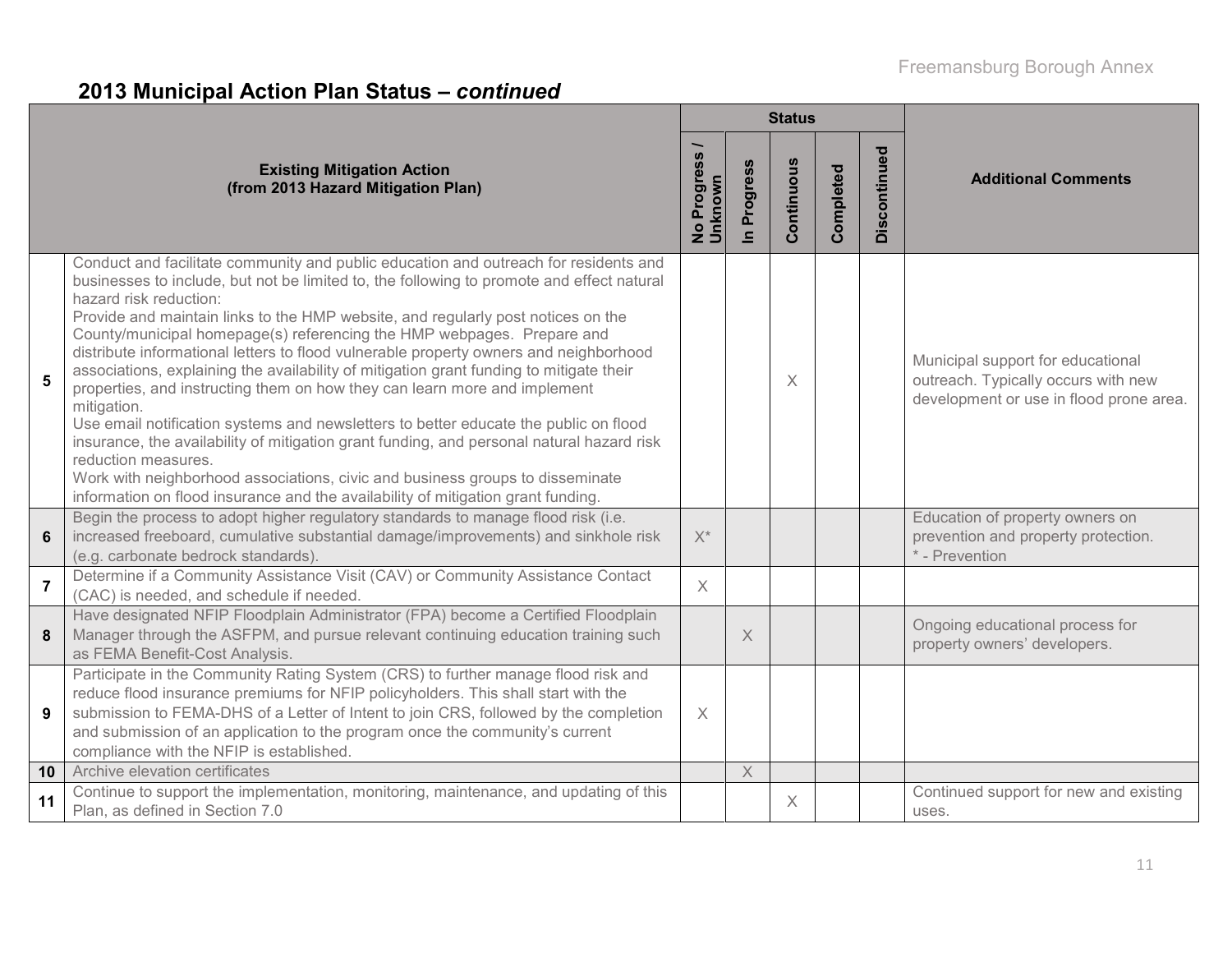### **2013 Municipal Action Plan Status –** *continued*

|    |                                                                                                                                                                                                                                                                                         | <b>Status</b>                     |          |           |           |                             |                                                                                                            |  |
|----|-----------------------------------------------------------------------------------------------------------------------------------------------------------------------------------------------------------------------------------------------------------------------------------------|-----------------------------------|----------|-----------|-----------|-----------------------------|------------------------------------------------------------------------------------------------------------|--|
|    | <b>Existing Mitigation Action</b><br>(from 2013 Hazard Mitigation Plan)                                                                                                                                                                                                                 | <u>Unknown</u><br>Prog<br>$\circ$ | Progress | ontinuous | Completed | ntinued<br>isco<br>$\Omega$ | <b>Additional Comments</b>                                                                                 |  |
| 12 | Complete the ongoing updates of the Comprehensive Emergency Management Plans                                                                                                                                                                                                            |                                   |          |           | X         |                             | Emergency operation plan updated<br>2017. Action carried through to the<br>2018 Action Plan.               |  |
| 13 | Create/enhance/maintain mutual aid agreements with neighboring communities for<br>continuity of operations.                                                                                                                                                                             |                                   |          | X         |           |                             | Ongoing effort to ensure valid mutual<br>aid agreements between Borough and<br>surrounding municipalities. |  |
| 14 | Identify and develop agreements with entities that can provide support with<br>FEMA/PEMA paperwork after disasters; qualified damage assessment personnel -<br>Improve post-disaster capabilities - damage assessment; FEMA/PEMA paperwork<br>compilation, submissions, record- keeping |                                   |          | X         |           |                             | Ongoing effort to work with<br>FEMA/PEMA with regard to paperwork<br>submission and record keeping.        |  |
| 15 | Work with regional agencies (i.e. County and PEMA) to help develop damage<br>assessment capabilities at the local level through such things as training programs,<br>certification of qualified individuals (e.g. code officials, floodplain managers,<br>engineers).                   |                                   |          | X         |           |                             | Training for damage assessment, etc.<br><b>Emergency Management Team</b><br>coordination.                  |  |

#### **Notes:**

**1.** Actions not carried through to the 2018 Action Plan are so noted.

**2.** To maintain National Flood Insurance Program (NFIP) compliance, actions related to the NFIP were carried through to the 2018 Action Plan even if identified by the municipality as completed.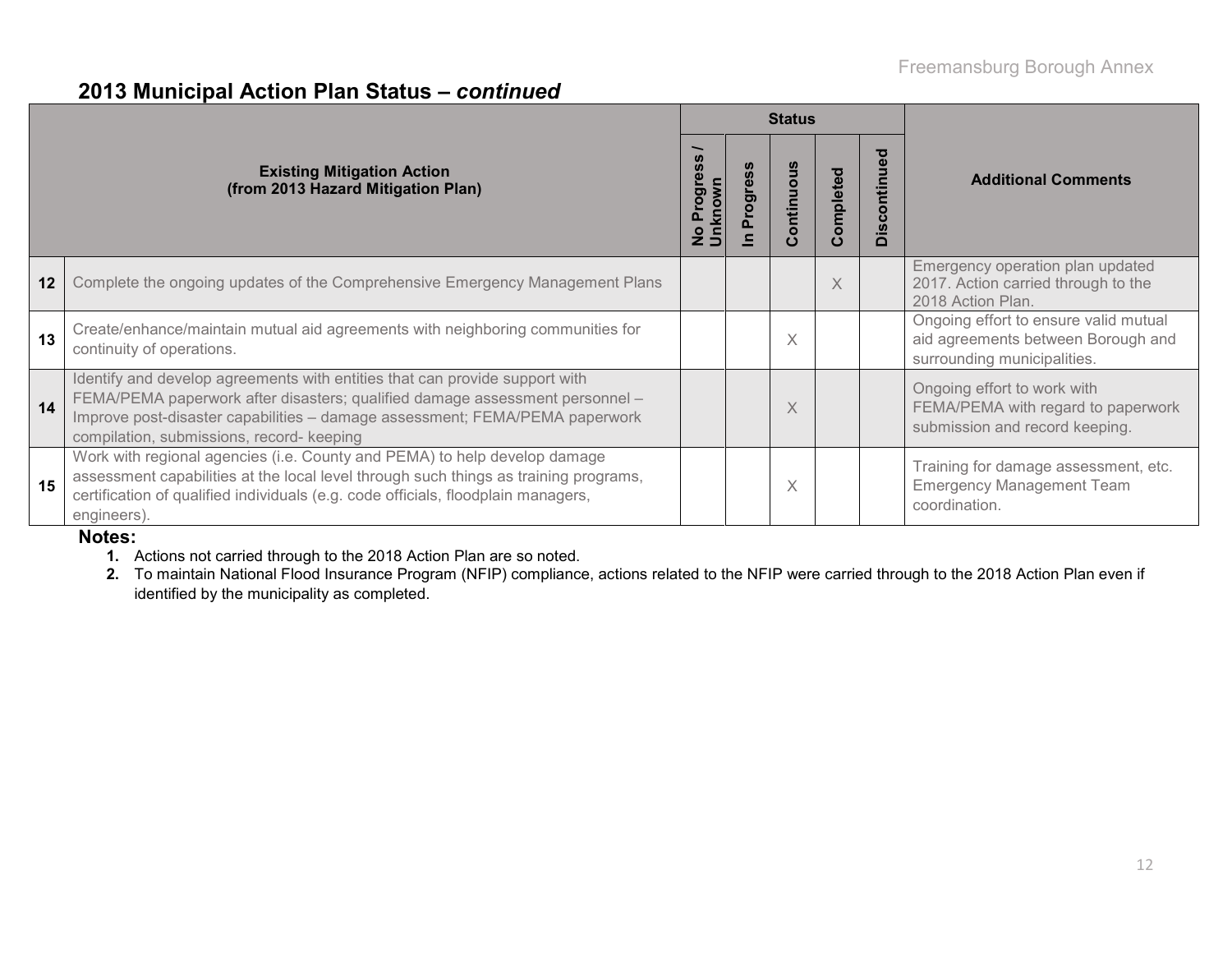# **2018 Mitigation Action Plan**

|                | <b>Mitigation Action</b>                                                                                                                                                                                                                                                                                                                                                                                                                                                                                                           | <b>Mitigation</b><br><b>Technique</b><br>Category | Hazard(s)<br><b>Addressed</b> | <b>Priority</b><br>(H/M/L) | <b>Estimated</b><br><b>Cost</b> | <b>Potential</b><br><b>Funding</b>                                                                                | <b>Lead Agency</b><br>/ Department                                                                                           | Implementation<br><b>Schedule</b>      | <b>Applies to</b><br>New and /<br>or Existing<br><b>Structures</b> |
|----------------|------------------------------------------------------------------------------------------------------------------------------------------------------------------------------------------------------------------------------------------------------------------------------------------------------------------------------------------------------------------------------------------------------------------------------------------------------------------------------------------------------------------------------------|---------------------------------------------------|-------------------------------|----------------------------|---------------------------------|-------------------------------------------------------------------------------------------------------------------|------------------------------------------------------------------------------------------------------------------------------|----------------------------------------|--------------------------------------------------------------------|
| 1              | Main St. - new storm sewer system.                                                                                                                                                                                                                                                                                                                                                                                                                                                                                                 | Structure &<br>Infrastructure                     | Flood                         | Medium-<br>High            | High                            | <b>FEMA</b><br>mitigation<br>grants; CDBG<br>funding;<br>municipal<br>budget for<br>local<br>match                | Municipal<br>Engineer                                                                                                        | Long-term<br>(depending on<br>funding) | Existing                                                           |
| $\overline{2}$ | Retrofit structures located in hazard-<br>prone areas to protect structures from<br>future damage, with repetitive loss<br>and severe repetitive loss properties<br>as priority.<br>Phase 1: Identify appropriate<br>candidates for retrofitting based on<br>cost- effectiveness versus relocation.<br>Phase 2: Where retrofitting is<br>determined to be a viable option,<br>work with property owners toward<br>implementation of that action based<br>on available funding from FEMA and<br>local match availability.           | Structure &<br>Infrastructure                     | Flood                         | Medium-<br>High            | High                            | <b>FEMA</b><br>Mitigation<br>Grant<br>Programs<br>and local<br>budget (or<br>property<br>owner) for<br>cost share | Municipality<br>(via Municipal<br>Engineer/NFIP<br>Floodplain<br>Administrator)<br>with support<br>from PEMA,<br><b>FEMA</b> | Long-term<br>(depending on<br>funding) | Existing                                                           |
| $\mathbf{3}$   | Purchase, or relocate structures<br>located in hazard-prone areas to<br>protect structures from future<br>damage, with repetitive loss and<br>severe repetitive loss properties as<br>priority. Phase 1: Identify appropriate<br>candidates for relocation based on<br>cost- effectiveness versus retrofitting.<br>Phase 2: Where relocation is<br>determined to be a viable option,<br>work with property owners toward<br>implementation of that action based<br>on available funding from FEMA and<br>local match availability. | Structure &<br>Infrastructure                     | Flood                         | Medium-<br>High            | High                            | <b>FEMA</b><br>Mitigation<br>Grant<br>Programs<br>and local<br>budget (or<br>property<br>owner) for<br>cost share | Municipality<br>(via Municipal<br>Engineer/NFIP<br>Floodplain<br>Administrator)<br>with support<br>from PEMA,<br><b>FEMA</b> | Long-term<br>(depending on<br>funding) | Existing                                                           |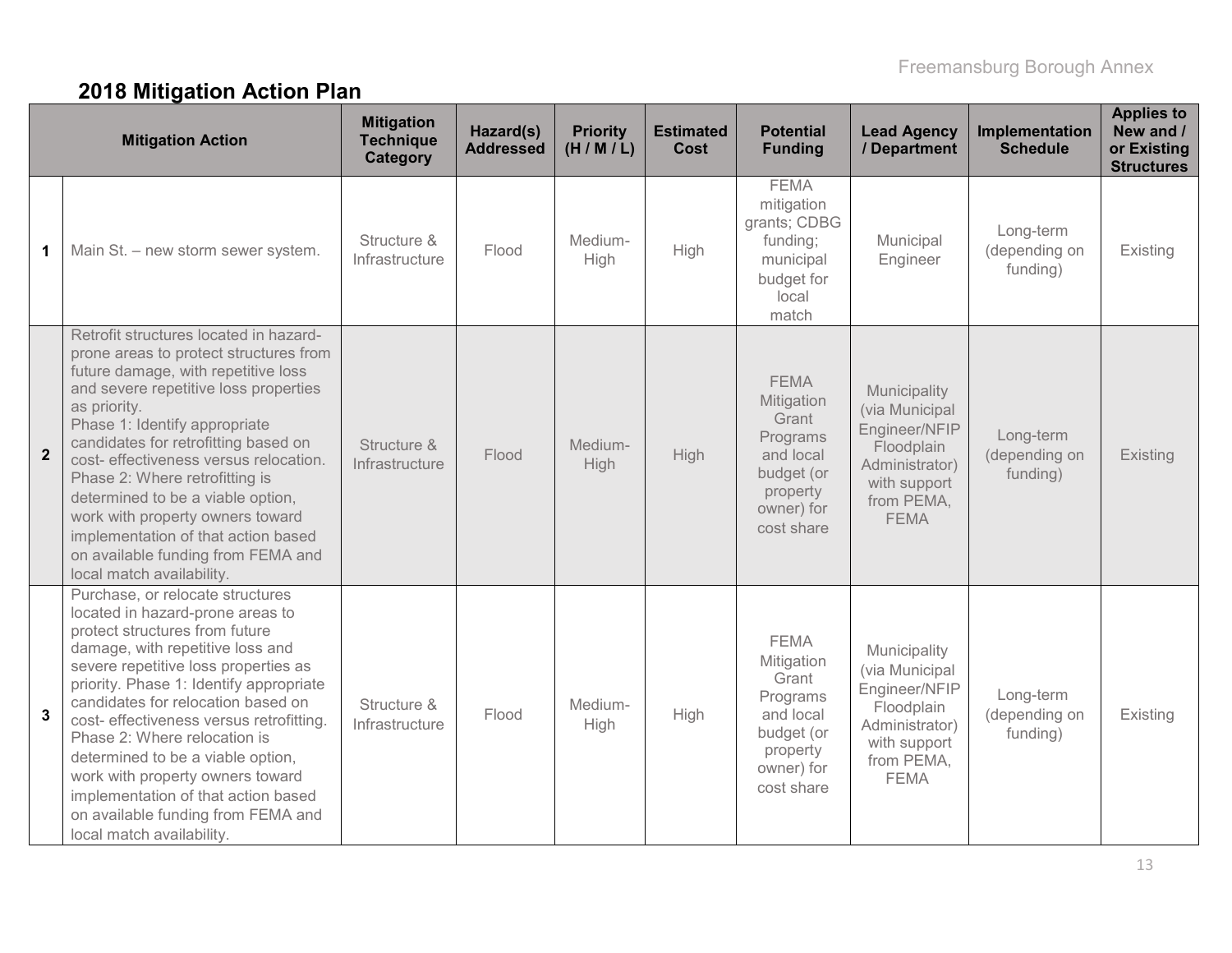|                | <b>Mitigation Action</b>                                                                                                                                                                                                                                                                                                                                                                                                                                                                                                          | <b>Mitigation</b><br><b>Technique</b><br>Category | Hazard(s)<br><b>Addressed</b> | <b>Priority</b><br>(H/M/L) | <b>Estimated</b><br>Cost | <b>Potential</b><br><b>Funding</b> | <b>Lead Agency</b><br>/ Department                                                                                               | Implementation<br><b>Schedule</b> | <b>Applies to</b><br>New and /<br>or Existing<br><b>Structures</b> |
|----------------|-----------------------------------------------------------------------------------------------------------------------------------------------------------------------------------------------------------------------------------------------------------------------------------------------------------------------------------------------------------------------------------------------------------------------------------------------------------------------------------------------------------------------------------|---------------------------------------------------|-------------------------------|----------------------------|--------------------------|------------------------------------|----------------------------------------------------------------------------------------------------------------------------------|-----------------------------------|--------------------------------------------------------------------|
| $\overline{4}$ | Maintain compliance with and good-<br>standing in the NFIP including<br>adoption and enforcement of<br>floodplain management requirements<br>(e.g. regulating all new and<br>substantially improved construction in<br>Special Hazard Flood Areas),<br>floodplain identification and mapping,<br>and flood insurance outreach to the<br>community. Further, continue to meet<br>and/or exceed the minimum NFIP<br>standards and criteria through the<br>following NFIP- related continued<br>compliance actions identified below. | Local plans<br>&<br><b>Regulations</b>            | Flood                         | <b>High</b>                | Low -<br><b>Medium</b>   | Municipal<br><b>Budget</b>         | Municipality<br>(via Municipal<br>Engineer/NFIP<br>Floodplain<br>Administrator)<br>with support<br>from PEMA,<br><b>ISO FEMA</b> | Ongoing                           | New &<br>Existing                                                  |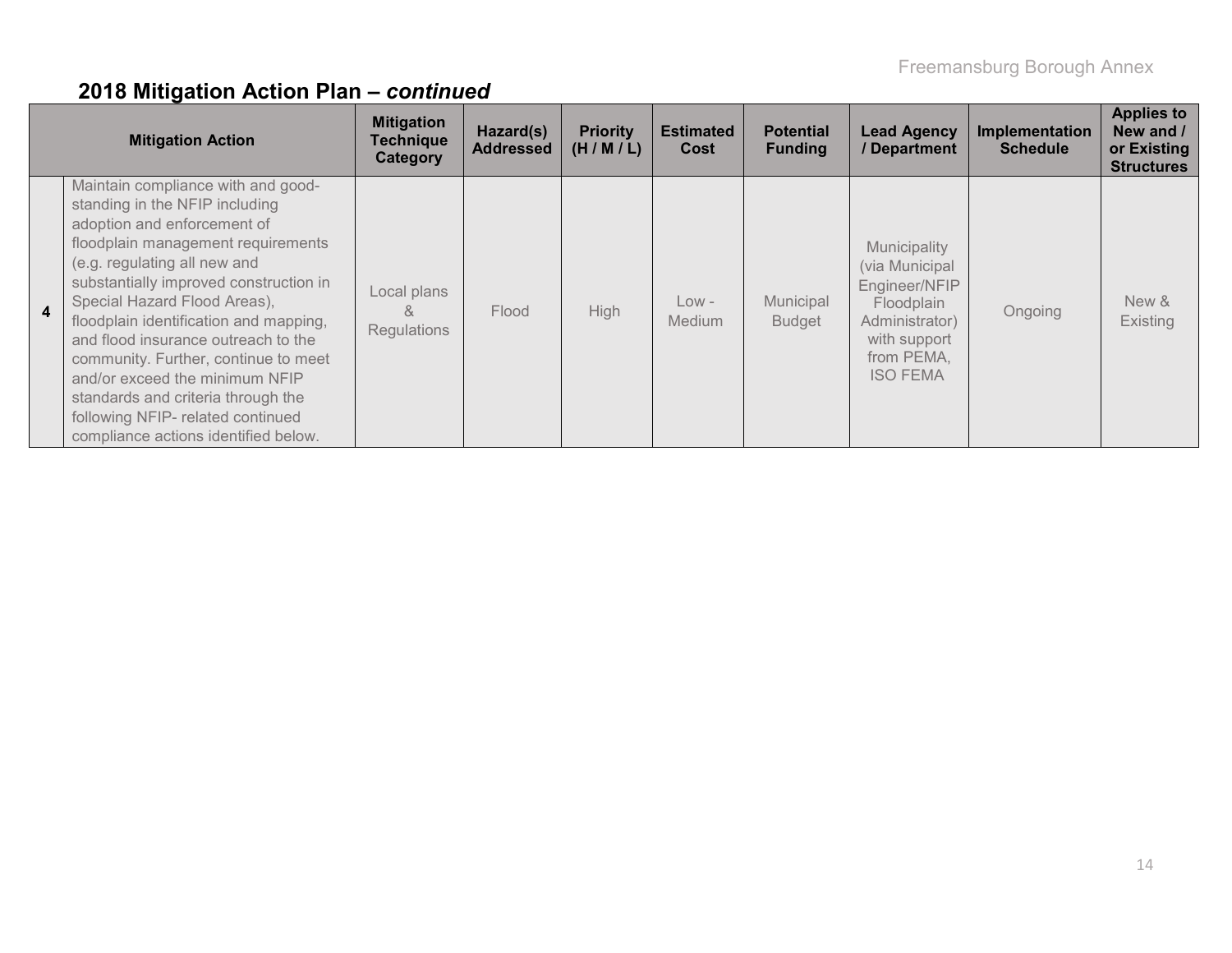|   | <b>Mitigation Action</b>                                                                                                                                                                                                                                                                                                                                                                                                                                                                                                                                                                                                                                                                                                                                                                                                                                                                                                                                                                                                                                                                | <b>Mitigation</b><br><b>Technique</b><br>Category | Hazard(s)<br><b>Addressed</b>      | <b>Priority</b><br>(H/M/L) | <b>Estimated</b><br><b>Cost</b> | <b>Potential</b><br><b>Funding</b> | <b>Lead Agency</b><br>/ Department                                                                        | Implementation<br><b>Schedule</b> | <b>Applies to</b><br>New and /<br>or Existing<br><b>Structures</b> |
|---|-----------------------------------------------------------------------------------------------------------------------------------------------------------------------------------------------------------------------------------------------------------------------------------------------------------------------------------------------------------------------------------------------------------------------------------------------------------------------------------------------------------------------------------------------------------------------------------------------------------------------------------------------------------------------------------------------------------------------------------------------------------------------------------------------------------------------------------------------------------------------------------------------------------------------------------------------------------------------------------------------------------------------------------------------------------------------------------------|---------------------------------------------------|------------------------------------|----------------------------|---------------------------------|------------------------------------|-----------------------------------------------------------------------------------------------------------|-----------------------------------|--------------------------------------------------------------------|
| 5 | Conduct and facilitate community and<br>public education and outreach for<br>residents and businesses to include,<br>but not be limited to, the following to<br>promote and effect natural hazard risk<br>reduction:<br>Provide and maintain links to the HMP<br>website, and regularly post notices on<br>the County/municipal homepage(s)<br>referencing the HMP webpages.<br>Prepare and distribute informational<br>letters to flood vulnerable property<br>owners and neighborhood<br>associations, explaining the availability<br>of mitigation grant funding to mitigate<br>their properties, and instructing them<br>on how they can learn more and<br>implement mitigation.<br>Use email notification systems and<br>newsletters to better educate the public<br>on flood insurance, the availability of<br>mitigation grant funding, and personal<br>natural hazard risk reduction<br>measures.<br>Work with neighborhood associations,<br>civic and business groups to<br>disseminate information on flood<br>insurance and the availability of<br>mitigation grant funding. | Education<br>&<br>Awareness                       | All Hazards                        | High                       | Low-<br>Medium                  | Municipal<br><b>Budget</b>         | Municipality<br>with support<br>from Planning<br>Partners,<br>PEMA, FEMA                                  | Short-term                        | N/A                                                                |
| 6 | Begin and/or continue the process to<br>adopt higher regulatory standards to<br>manage flood risk (i.e. increased<br>freeboard, cumulative substantial<br>damage/improvements) and sinkhole<br>risk (e.g. carbonate bedrock<br>standards).                                                                                                                                                                                                                                                                                                                                                                                                                                                                                                                                                                                                                                                                                                                                                                                                                                              | Local plans<br>8<br>Regulations                   | Flood;<br>Subsidence/<br>Sinkholes | High                       | Low                             | Municipal<br><b>Budget</b>         | Municipality<br>(via Municipal<br>Engineer/NFIP<br>Floodplain<br>Admin.) w/<br>support from<br>PEMA, FEMA | Short-term                        | New &<br>Existing                                                  |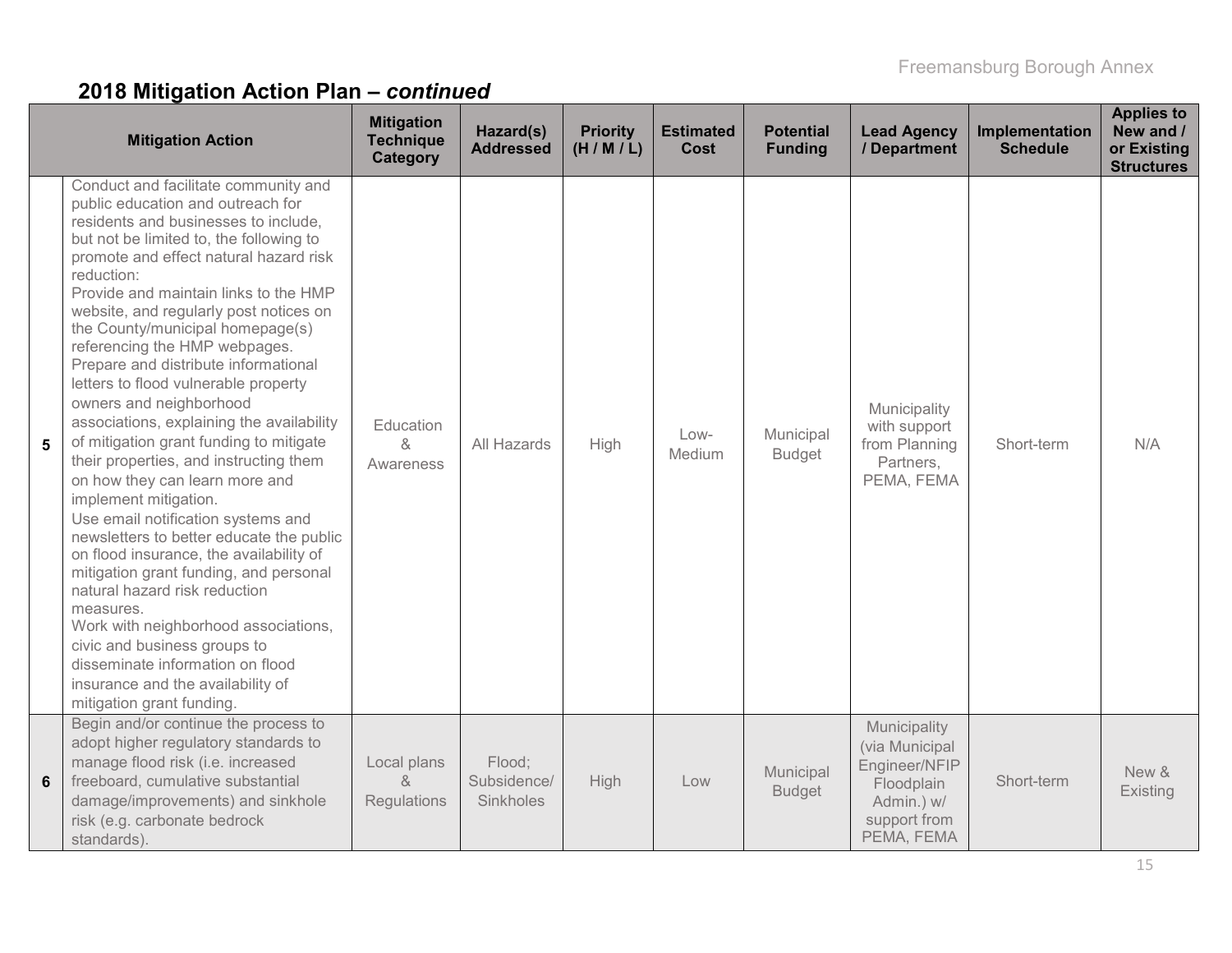|                | <b>Mitigation Action</b>                                                                                                                                                                                                                                                                                                                                                                                     | <b>Mitigation</b><br><b>Technique</b><br>Category | Hazard(s)<br><b>Addressed</b> | <b>Priority</b><br>(H/M/L) | <b>Estimated</b><br>Cost | <b>Potential</b><br><b>Funding</b> | <b>Lead Agency</b><br>/ Department                                                      | Implementation<br><b>Schedule</b>       | <b>Applies to</b><br>New and /<br>or Existing<br><b>Structures</b> |
|----------------|--------------------------------------------------------------------------------------------------------------------------------------------------------------------------------------------------------------------------------------------------------------------------------------------------------------------------------------------------------------------------------------------------------------|---------------------------------------------------|-------------------------------|----------------------------|--------------------------|------------------------------------|-----------------------------------------------------------------------------------------|-----------------------------------------|--------------------------------------------------------------------|
| $\overline{7}$ | Determine if a Community Assistance<br>Visit (CAV) or Community Assistance<br>Contact (CAC) is needed, and<br>schedule if needed.                                                                                                                                                                                                                                                                            | Local plans<br>$\kappa$<br><b>Regulations</b>     | Flood                         | Medium                     | Low                      | Municipal<br><b>Budget</b>         | <b>NFIP</b><br>Floodplain<br>Administrator<br>with support<br>from PADEP,<br>PEMA, FEMA | Short-term                              | N/A                                                                |
| 8              | Have designated NFIP Floodplain<br>Administrator (FPA) become a Certified<br>Floodplain Manager through the<br>ASFPM and/or pursue relevant<br>continuing education training such as<br>FEMA Benefit-Cost Analysis.                                                                                                                                                                                          | Local plans<br>&<br><b>Regulations</b>            | Flood                         | High                       | Low                      | Municipal<br><b>Budget</b>         | <b>NFIP</b><br>Floodplain<br>Administrator                                              | Short-term<br>(depending on<br>funding) | N/A                                                                |
| 9              | Participate in the Community Rating<br>System (CRS) to further manage flood<br>risk and reduce flood insurance<br>premiums for NFIP policyholders. This<br>shall start with the submission to<br>FEMA-DHS of a Letter of Intent to join<br>CRS, followed by the completion and<br>submission of an application to the<br>program once the community's current<br>compliance with the NFIP is<br>established. | Local plans<br>8<br>Regulations                   | Flood                         | Medium                     | Low                      | Municipal<br><b>Budget</b>         | <b>NFIP</b><br>Floodplain<br>Administrator<br>with support<br>from PADEP,<br>PEMA, FEMA | Short-term                              | N/A                                                                |
| 10             | Obtain and archive elevation<br>certificates for NFIP compliance.                                                                                                                                                                                                                                                                                                                                            | Local plans<br>ୡ<br><b>Regulations</b>            | Flood                         | High                       | Low                      | Municipal<br><b>Budget</b>         | <b>NFIP</b><br>Floodplain<br>Administrator                                              | Ongoing                                 | N/A                                                                |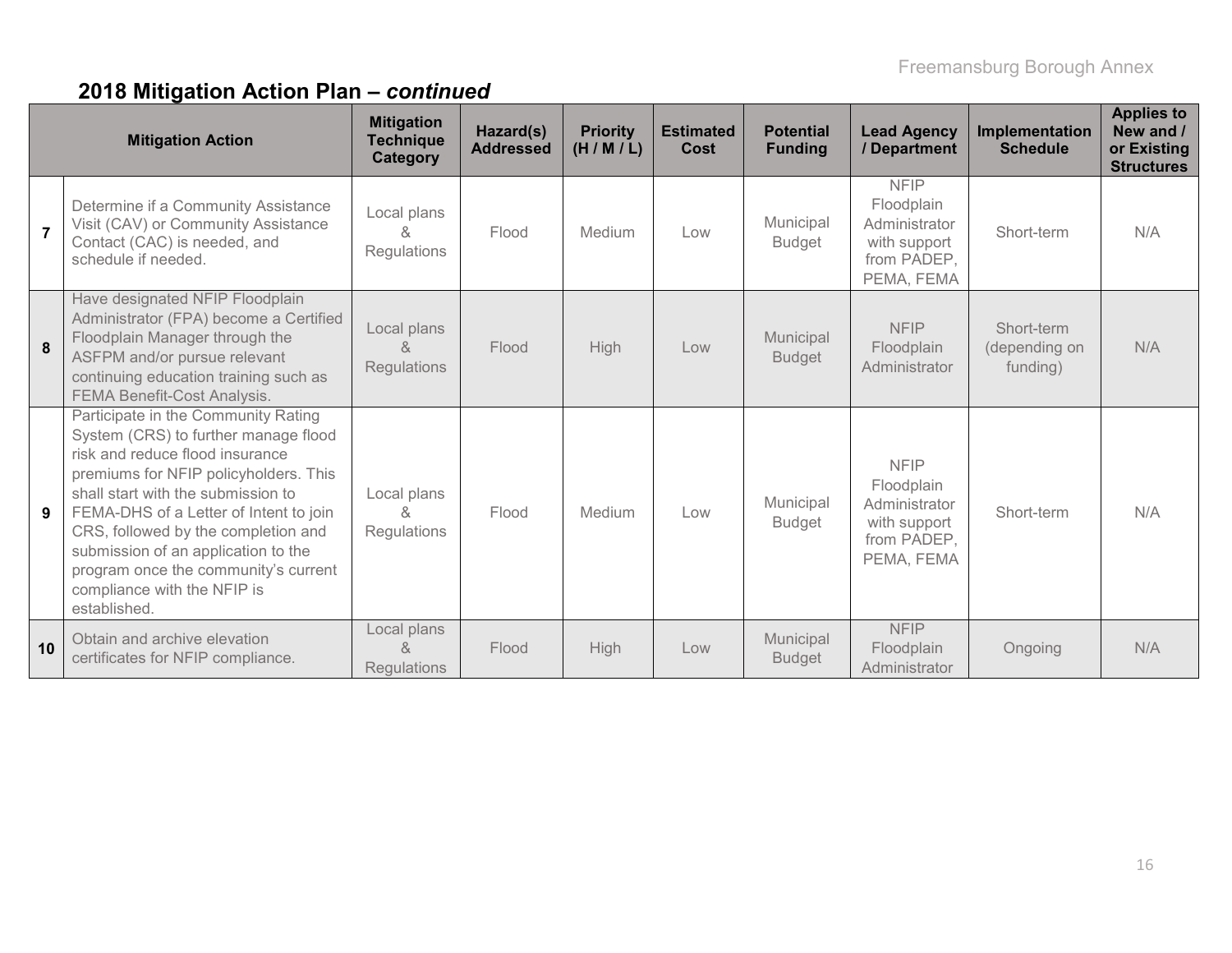|    | <b>Mitigation Action</b>                                                                                                                                                                                                                                                       | <b>Mitigation</b><br><b>Technique</b><br>Category | Hazard(s)<br><b>Addressed</b> | <b>Priority</b><br>(H/M/L) | <b>Estimated</b><br>Cost                  | <b>Potential</b><br><b>Funding</b>                                                                        | <b>Lead Agency</b><br>/ Department                                                                                                                                        | Implementation<br><b>Schedule</b>                  | <b>Applies to</b><br>New and /<br>or Existing<br><b>Structures</b> |
|----|--------------------------------------------------------------------------------------------------------------------------------------------------------------------------------------------------------------------------------------------------------------------------------|---------------------------------------------------|-------------------------------|----------------------------|-------------------------------------------|-----------------------------------------------------------------------------------------------------------|---------------------------------------------------------------------------------------------------------------------------------------------------------------------------|----------------------------------------------------|--------------------------------------------------------------------|
| 11 | Continue to support the<br>implementation, monitoring,<br>maintenance, and updating of this<br>Plan, as defined in Section 7.0                                                                                                                                                 | All<br>Categories                                 | All Hazards                   | High                       | $Low -$<br>High (for<br>5-year<br>update) | Municipal<br>Budget,<br>possibly<br><b>FEMA</b><br>Mitigation<br>Grant<br>Funding for<br>5-year<br>update | Municipality<br>(via mitigation<br>planning point<br>of contacts)<br>with support<br>from Planning<br>Partners<br>(through their<br>Points of<br>Contact),<br><b>PEMA</b> | Ongoing                                            | New &<br>Existing                                                  |
| 12 | Complete the ongoing updates of the<br><b>Comprehensive Emergency</b><br><b>Management Plans</b>                                                                                                                                                                               | Local plans<br>$\alpha$<br><b>Regulations</b>     | All Hazards                   | <b>High</b>                | Low                                       | Municipal<br><b>Budget</b>                                                                                | Municipality<br>with support<br>from PEMA                                                                                                                                 | Ongoing                                            | New &<br><b>Existing</b>                                           |
| 13 | Create/enhance/maintain mutual aid<br>agreements with neighboring<br>communities for continuity of<br>operations.                                                                                                                                                              | All<br>Categories                                 | All Hazards                   | High                       | Low                                       | Municipal<br><b>Budget</b>                                                                                | Municipality<br>with support<br>from<br>surrounding<br>municipalities<br>and County                                                                                       | Ongoing                                            | New &<br>Existing                                                  |
| 14 | Develop and maintain capabilities to<br>process FEMA/PEMA paperwork after<br>disasters; qualified damage<br>assessment personnel - Improve post-<br>disaster capabilities - damage<br>assessment; FEMA/PEMA paperwork<br>compilation, submissions, record<br>keeping.          | Education<br>&<br>Awareness                       | <b>All Hazards</b>            | Medium                     | Medium                                    | Municipal<br><b>Budget</b>                                                                                | Municipality<br>with support<br>from County,<br>PEMA, FEMA                                                                                                                | Short-term                                         | N/A                                                                |
| 15 | Work with regional agencies (i.e.<br>County and PEMA) to help develop<br>damage assessment capabilities at the<br>local level through such things as<br>training programs, certification of<br>qualified individuals (e.g. code officials,<br>floodplain managers, engineers). | Education<br>&<br>Awareness                       | All Hazards                   | Medium                     | Medium                                    | Municipal<br>Budget,<br><b>FEMA HMA</b><br>grant<br>programs                                              | Municipality<br>with support<br>from County,<br><b>PEMA</b>                                                                                                               | Short-, long-<br>term<br>(depending on<br>funding) | N/A                                                                |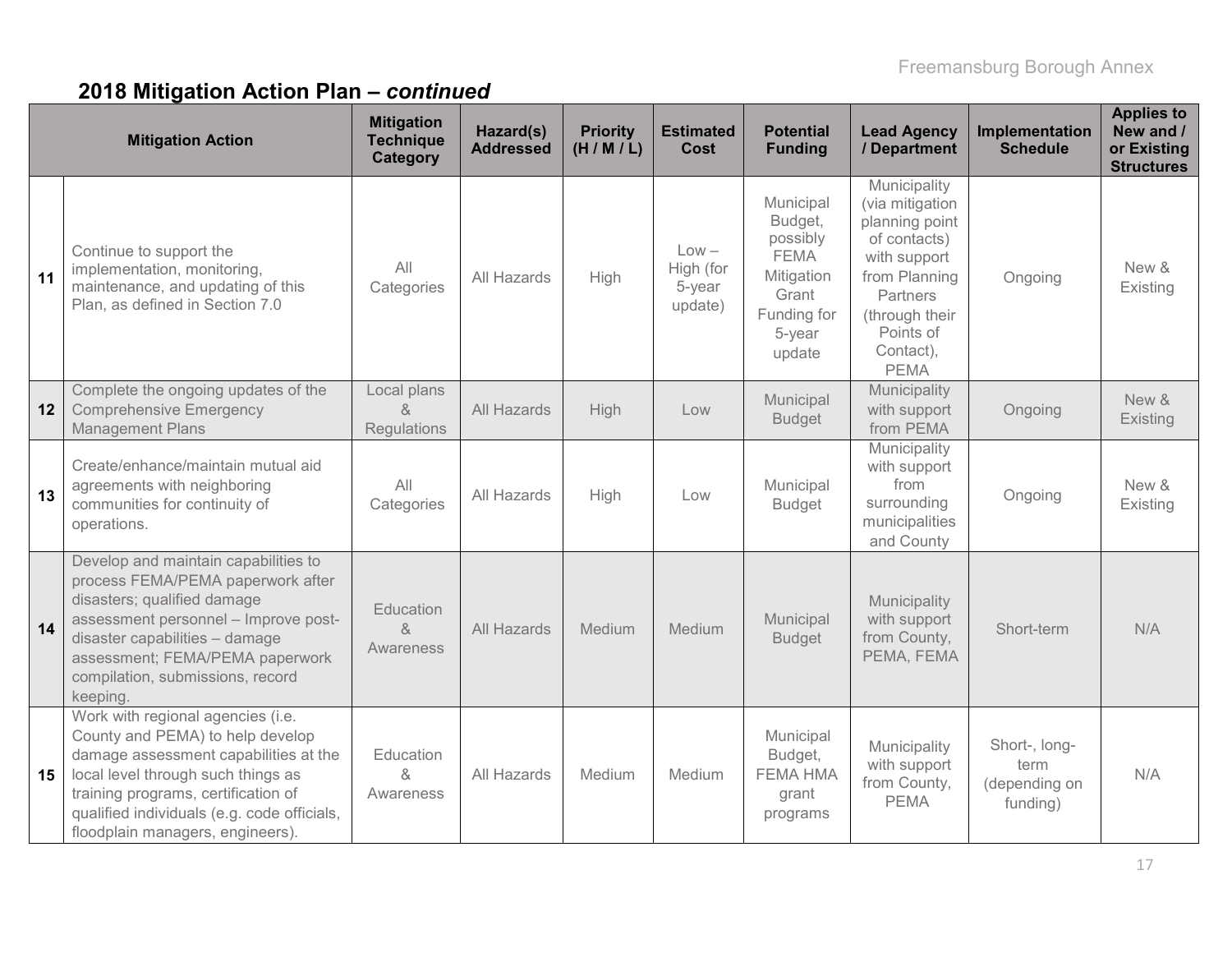|    | <b>Mitigation Action</b>                                                                                                                                                                       | <b>Mitigation</b><br><b>Technique</b><br>Category | Hazard(s)<br><b>Addressed</b>                   | <b>Priority</b><br>(H/M/L) | <b>Estimated</b><br>Cost | <b>Potential</b><br><b>Funding</b> | <b>Lead Agency</b><br>/ Department                                                      | Implementation<br><b>Schedule</b> | <b>Applies to</b><br>New and /<br>or Existing<br><b>Structures</b> |
|----|------------------------------------------------------------------------------------------------------------------------------------------------------------------------------------------------|---------------------------------------------------|-------------------------------------------------|----------------------------|--------------------------|------------------------------------|-----------------------------------------------------------------------------------------|-----------------------------------|--------------------------------------------------------------------|
| 16 | Coordinate with the County Emergency<br>Management Agency and PA<br>Department of Health, which is<br>responsible for setting up points of<br>distribution and providers for<br>immunizations. | Local plans<br>&<br><b>Regulations</b>            | Pandemic<br>and<br>Infectious<br><b>Disease</b> | Medium                     | Low                      | Municipal<br><b>Budget</b>         | Municipality,<br>working with<br><b>County EMA</b><br>and PA<br>Department of<br>Health | Ongoing                           | N/A                                                                |
| 17 | Devise an employee vaccination and<br>immunization plan to prevent an<br>outbreak within the municipal<br>employee ranks.                                                                      | Local plans<br>&<br>Regulations                   | Pandemic<br>and<br>Infectious<br><b>Disease</b> | Medium                     | Low                      | Municipal<br><b>Budget</b>         | Municipality                                                                            | Short-term                        | N/A                                                                |
| 18 | Devise a municipal continuity of<br>operations plan to keep essential<br>services running in the event that a<br>significant portion of the workforce is<br>affected.                          | Local plans<br>$\lambda$<br><b>Regulations</b>    | Pandemic<br>and<br>Infectious<br><b>Disease</b> | Medium                     | Low                      | Municipal<br><b>Budget</b>         | Municipality                                                                            | Short-term                        | N/A                                                                |
| 19 | Devise a public education and<br>outreach plan regarding disease<br>prevention.                                                                                                                | Education<br>&<br>Awareness                       | Pandemic<br>and<br>Infectious<br><b>Disease</b> | Medium                     | Low                      | Municipal<br><b>Budget</b>         | Municipality                                                                            | Ongoing                           | N/A                                                                |
| 20 | Provide education and outreach to<br>residents regarding how to prevent the<br>spread of invasive species, including<br>quarantine procedures.                                                 | Education<br>8<br>Awareness                       | Invasive<br>Species                             | High                       | Low                      | Municipal<br><b>Budget</b>         | Municipality                                                                            | Ongoing                           | N/A                                                                |
| 21 | Develop a neighborhood cleanup plan<br>designed to remove discarded tires,<br>trash and other items in which standing<br>water can form.                                                       | Education<br>&<br>Awareness                       | Invasive<br>Species                             | High                       | Low                      | Municipal<br><b>Budget</b>         | Municipality                                                                            | Short-term                        | N/A                                                                |
| 22 | Provide training and education for first<br>responders to ensure effective<br>emergency care.                                                                                                  | Local plans<br>&<br>Regulations                   | Drug<br>Overdose<br>Crisis                      | <b>High</b>                | Low                      | Municipal<br><b>Budget</b>         | Municipality                                                                            | Ongoing                           | N/A                                                                |
| 23 | Provide education and outreach,<br>especially in K-12, regarding drug<br>abuse prevention.                                                                                                     | Education<br>&<br>Awareness                       | Drug<br>Overdose<br><b>Crisis</b>               | High                       | Low                      | Municipal<br><b>Budget</b>         | Municipality/<br><b>School District</b>                                                 | Ongoing                           | N/A                                                                |